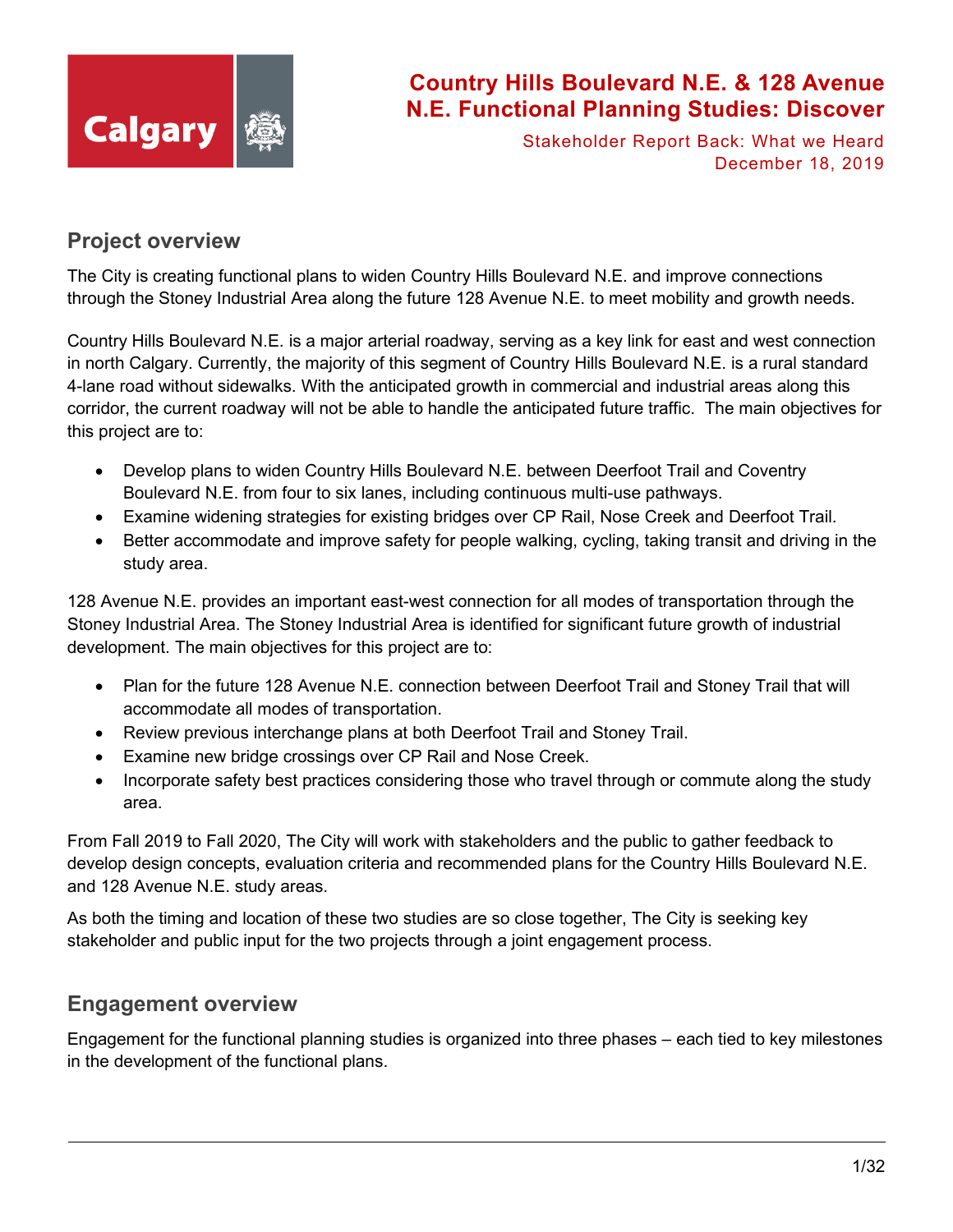

Stakeholder Report Back: What we Heard December 18, 2019

- 1. **Discover:** Discover opportunities, challenges, priorities and evaluation criteria for the study area with stakeholders and the public
- 2. **Explore:** Explore design concepts and evaluation results with stakeholders and the public
- 3. **Reveal:** Present preferred plan to stakeholders and the public

For the Discover phase of engagement, we held two community pop-up events from 5:00 – 8:00 PM on November 20, 2019 at both the Coventry Hills and Hamptons Superstore locations, and a third Pop-Up Event on November 21, 2019 at Vivo for Healthier Generations from 4:00 – 7:00 PM. Online opportunities for input were offered from November 20 to December 4, 2019 at engage.calgary.ca, The City's online engagement portal.

The project was advertised through the City of Calgary engage portal, Northern Hills Community Association newsletter, geo-referenced Facebook ads, mail-outs to area stakeholders, as well as posters and road-side bold signs placed within the study area.

192 participants stopped by the community pop-up events. The team handed out business cards to those who did not have time to provide their input during the pop-up event hours. The cards provided project information and directed participants to the online portal for an opportunity to fill out the survey; 91 respondents provided comments online.

# **What we asked – In-person and Online**

For the Country Hills Boulevard N.E. and 128 Avenue N.E. functional planning studies we asked participants the following questions:

| <b>Country Hills Boulevard N.E.</b>                                                                                                                                                                                                                                                                                                            | 128 Avenue N.E. Study                                                                                                                                                                                                                                                             |
|------------------------------------------------------------------------------------------------------------------------------------------------------------------------------------------------------------------------------------------------------------------------------------------------------------------------------------------------|-----------------------------------------------------------------------------------------------------------------------------------------------------------------------------------------------------------------------------------------------------------------------------------|
| <b>Social Mapping (Online, In-Person)</b>                                                                                                                                                                                                                                                                                                      |                                                                                                                                                                                                                                                                                   |
| Using the map, describe your ideas to improve<br>1.<br>Country Hills Boulevard N.E. between Coventry<br>Boulevard and Barlow Trail for people who<br>walk, bike, take transit and drive. Show us<br>spots that are important to you and tell us your<br>idea related to that spot. Tell us what might be<br>missing, and what is working well. | Using the map, describe your ideas for the<br>1.<br>future connection of 128 Avenue N.E. between<br>Stoney Trail and Barlow Trail for people who<br>walk, bike, take transit and drive. Show us<br>spots that are important to you and tell us your<br>idea related to that spot. |
| Ideas and Issues (Online)                                                                                                                                                                                                                                                                                                                      | Ideas (Online)                                                                                                                                                                                                                                                                    |
| 2. Describe your issues or concerns regarding<br>Country Hills Boulevard N.E. between<br>Coventry Boulevard and Barlow Trail for<br>people who walk, bike, take transit or drive.<br>3. Describe your ideas for future infrastructure<br>improvements and/or transportation                                                                    | 2. Describe what you might like to see along<br>the future 128 Avenue N.E. connection<br>between Stoney Trail and Barlow Trail for<br>people who walk, bike, take transit or drive.<br>3. Describe your ideas for future infrastructure<br>improvements and/or transportation     |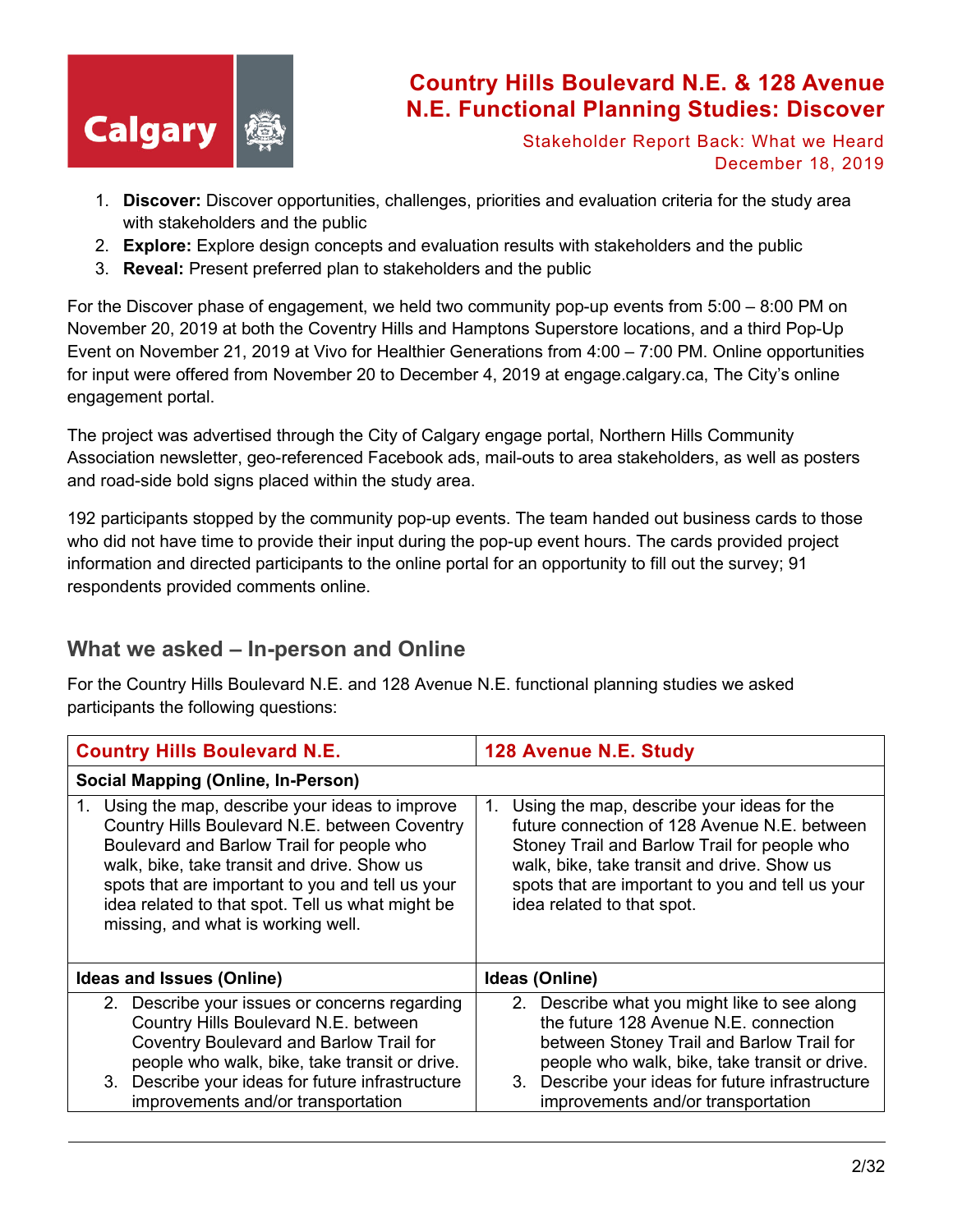

Stakeholder Report Back: What we Heard December 18, 2019

| connections regarding Country Hills<br>Boulevard N.E. between Coventry<br>Boulevard and Barlow Trail for people who<br>walk, bike, take transit or drive.                                                                                                                                                                                                                                                                                                                                                                                                                                                                                                                                                                                                                                                                                                       | connections regarding 128 Avenue N.E.<br>between Stoney Trail and Barlow Trail for<br>people who walk, bike, take transit or drive.                                                                                                                                                                                                                                                                                                                                                                                                                                                                                                                                                                                                                                                                                    |
|-----------------------------------------------------------------------------------------------------------------------------------------------------------------------------------------------------------------------------------------------------------------------------------------------------------------------------------------------------------------------------------------------------------------------------------------------------------------------------------------------------------------------------------------------------------------------------------------------------------------------------------------------------------------------------------------------------------------------------------------------------------------------------------------------------------------------------------------------------------------|------------------------------------------------------------------------------------------------------------------------------------------------------------------------------------------------------------------------------------------------------------------------------------------------------------------------------------------------------------------------------------------------------------------------------------------------------------------------------------------------------------------------------------------------------------------------------------------------------------------------------------------------------------------------------------------------------------------------------------------------------------------------------------------------------------------------|
| <b>Priorities (Online, In-Person)</b>                                                                                                                                                                                                                                                                                                                                                                                                                                                                                                                                                                                                                                                                                                                                                                                                                           |                                                                                                                                                                                                                                                                                                                                                                                                                                                                                                                                                                                                                                                                                                                                                                                                                        |
| 4. Tell us what is important to you by selecting<br>your priorities below: Check all that apply<br>(Online). Tell us what is important to you by<br>placing a dot in that square (In-Person).<br><b>Community Access</b><br>Pedestrian Accommodation<br><b>Bicycle Accommodation</b><br><b>Traffic Safety</b><br>$\bullet$<br><b>Public Transit</b><br>$\bullet$<br>Public Safety (Online only)<br>$\bullet$<br>Emergency Access (Police, Fire,<br>$\bullet$<br>Ambulance)<br><b>Creek Alignment/Protection</b><br><b>Environmental Sustainability</b><br>٠<br><b>Construction Costs</b><br>$\bullet$<br><b>Improved Vehicle Times</b><br>$\bullet$<br><b>Accessibility for Limited Mobility</b><br>$\bullet$<br>Goods Movement (Commercial<br>Vehicles)<br><b>Pathway Connectivity</b><br><b>Limit Property Impacts</b><br>$\bullet$<br>Other (please specify) | 4. Tell us what is important to you by selecting<br>your priorities below: Check all that apply<br>(Online). Tell us what is important to you by<br>placing a dot in that square (In-Person).<br><b>Community Access</b><br><b>Pedestrian Accommodation</b><br><b>Bicycle Accommodation</b><br><b>Traffic Safety</b><br><b>Public Transit</b><br>Public Safety (Online only)<br>$\bullet$<br>Emergency Access (Police, Fire,<br>Ambulance)<br><b>Creek Alignment/Protection</b><br><b>Environmental Sustainability</b><br><b>Construction Costs</b><br><b>Accessibility for Limited Mobility</b><br>$\bullet$<br>Goods Movement (Commercial<br>Vehicles)<br><b>Pathway Connectivity</b><br>$\bullet$<br><b>Limit Property Impacts</b><br>$\bullet$<br><b>Access to Community Greenspaces</b><br>Other (please specify) |

### **About the Session/Engagement Process**

#### **In-Person**

- 1. How satisfied are you with today's session?
	- Clarity of information provided
	- Format of today's session
	- Opportunity to provide my input
	- Opportunity to hear others' input
	- Session location
	- Session time
- 2. What worked for you about the format and activities today?
- 3. Is there anything we could do differently to make it better?
- 4. Are there any questions about the projects as we move forward?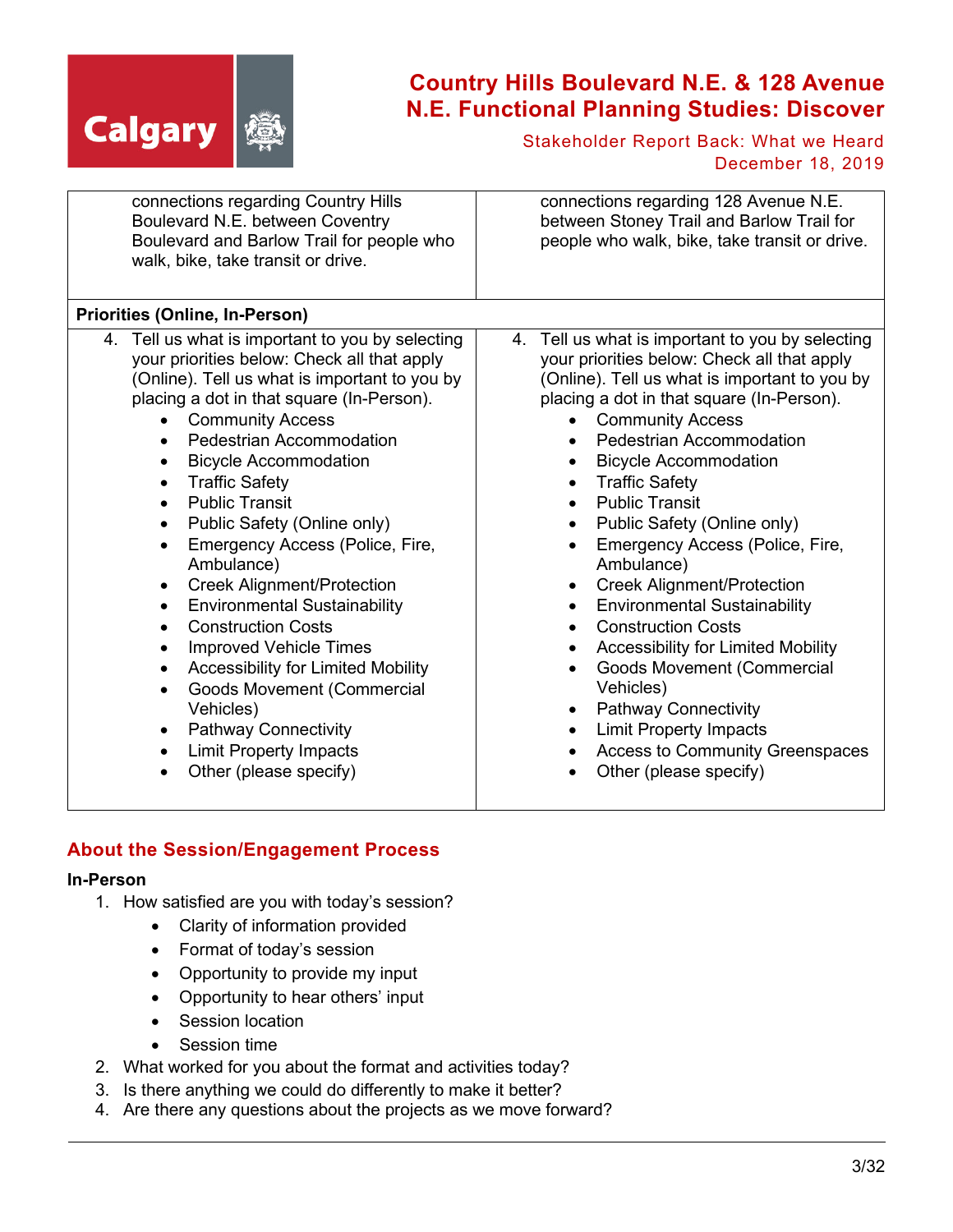

Stakeholder Report Back: What we Heard December 18, 2019

#### **Online**

- 1. How satisfied are you with the first phase of the engagement process for these projects?
- 2. What about the engagement worked for you? What could we have done to make it better?
- 3. If you attended one of the pop-up community events on Nov. 20 or 21, 2019, how satisfied were you with the session?
- 4. If you attended one of the pop-up community events on Nov. 20 or 21, 2019, what worked for you about the session format and activities? Is there anything we could do differently to make it better?
- 5. How would you like to provide feedback on the study and receive project information in the future?

### **What we heard**

The key themes we heard during the public engagement throughout the Discover phase included:

### **Country Hills Boulevard N.E. Functional Planning Study**

#### **Overall themes**

- It is important to accommodate pedestrians and cyclists along the study corridor and connections within communities and to existing pathways and to improve or create this infrastructure with the safety of users in mind, e.g. mud or dirt paths are slippery and unsafe
- There is concern about the high number of traffic lights on Country Hills Boulevard and whether alternative options such as roundabouts could be considered
- Concerns about potential environmental impacts caused by construction, such as flooding in the area, were raised.
- Additional design considerations included:
	- o A longer-merge lane onto Deerfoot Tr.
	- o Bus pull-outs along the corridor
	- o A right-turn lane at the intersection of Country Hills Boulevard N.E./Coventry Hills Boulevard N.E.

#### **Top 3 Priorities**

Participants identified their top three priorities for the study area, by frequency of response, as:

- Traffic Safety
- Community Access
- Improved Vehicle Times

### **128 Avenue N.E. Functional Planning Study**

#### **Overall themes**

• It is important to provide good connections, particularly to residential areas, such as Coventry Hills, and communities surrounding the study area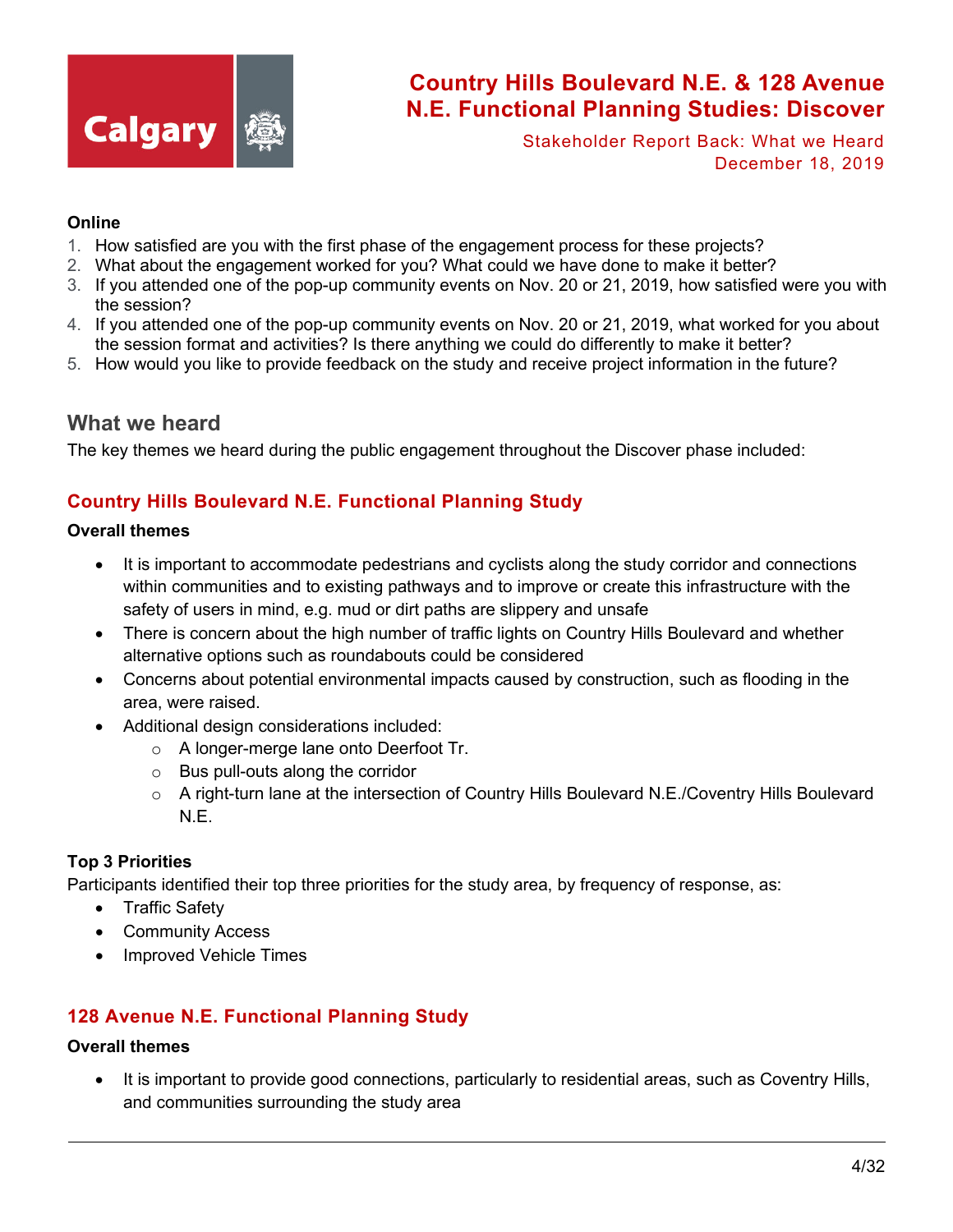

Stakeholder Report Back: What we Heard December 18, 2019

- Extend well-planned and safe pathway connections to the communities of Skyview and Northern Hills
- Participants expressed concern about the proximity of the 128 Avenue interchange to the one at Stoney Trail and Deerfoot Trail, however the 128 Avenue interchange location is in alignment with the existing transportation plans of the Provincial Government

#### **Top 3 Priorities**

Participants identified their top three priorities for the study area, by frequency of response, as:

- Environmental Sustainability
- Community Access
- Pathway Connectivity

For a detailed summary of the input that was provided, please see the [Summary of Input](#page-5-0) section. For a verbatim listing of all the input that was provided, please see the [Verbatim Responses](#page-11-0) section.

### **About the Session/Engagement Process**

Overall, participants indicated they were satisfied with the engagement sessions (in-person) and somewhat satisfied with the first phase of engagement (online). Participants indicated that they liked the opportunity to interact with the project team (in-person) and the map commenting (online). Participants identified online tools, open houses, The City's website and Facebook posts as top ways they would like to provide feedback or receive project information (online).

### **Next steps**

Integrated with technical feasibility and policy obligations, information gathered during the Discover phase of engagement will help the project team as they move forward in developing concept options for the two studies. In Spring 2020 we will explore design concepts and evaluation criteria with stakeholders and the public. In Fall 2020, a recommended plan will be shared with the public and presented to Council for approval.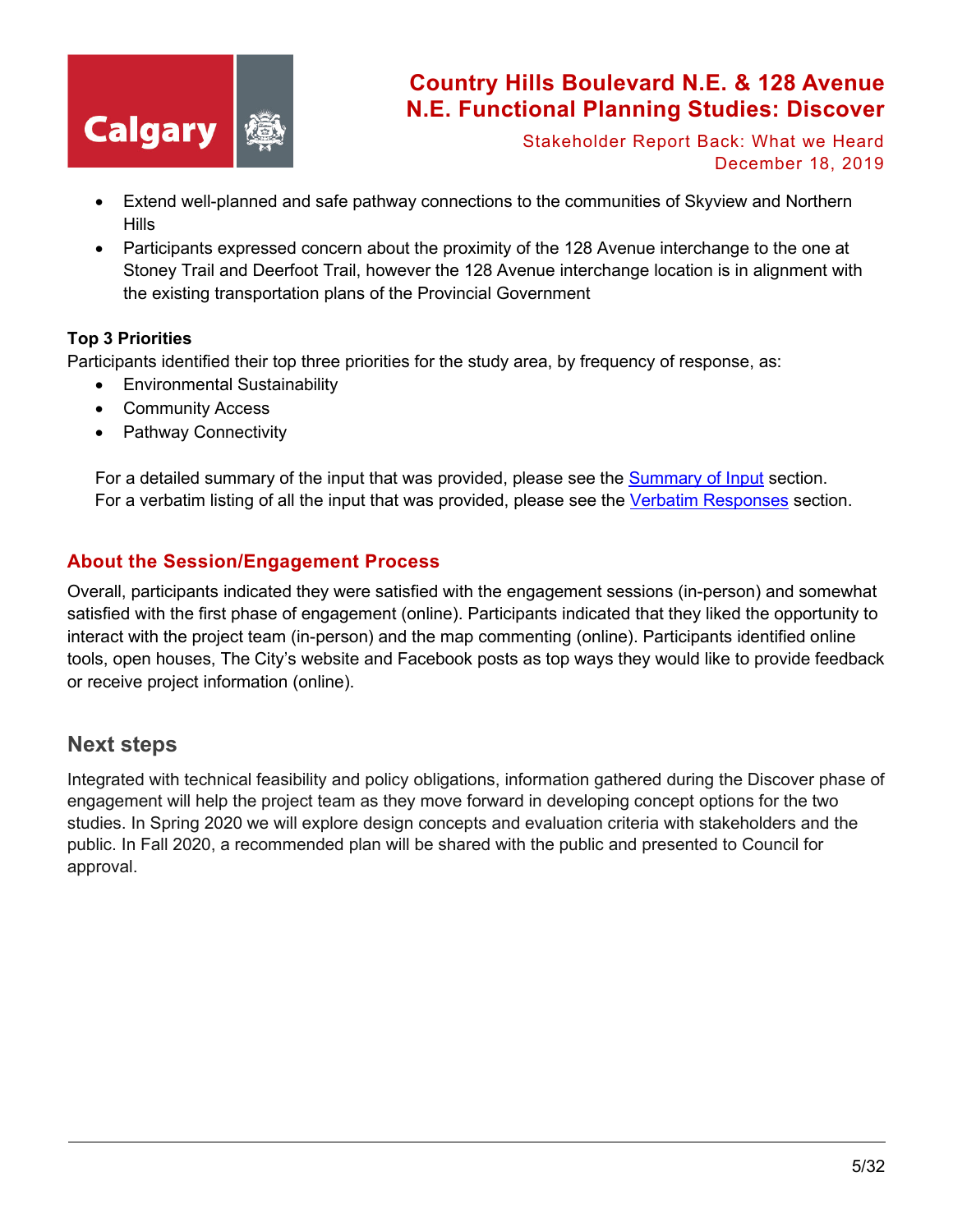

Stakeholder Report Back: What we Heard December 18, 2019

## <span id="page-5-0"></span>**Summary of Input – What we heard**

### **Country Hills Boulevard N.E. Functional Planning Study**

#### **Social Mapping (Online, In-Person)**

1. Using the map, describe your ideas to improve Country Hills Boulevard N.E. between Coventry Boulevard and Barlow Trail for people who walk, bike, take transit and drive. Show us spots that are important to you and tell us your idea related to that spot. Tell us what might be missing, and what is working well.

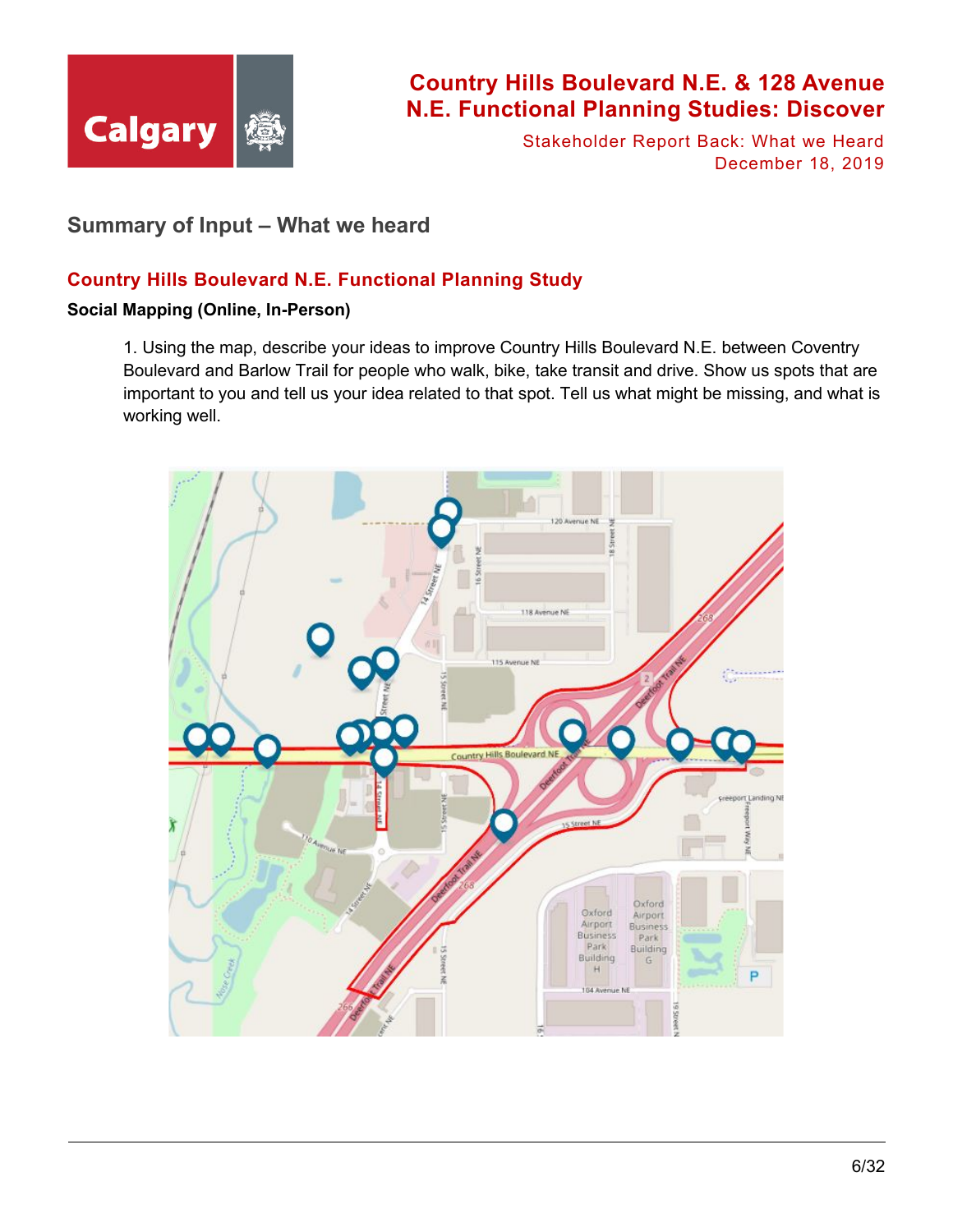

Stakeholder Report Back: What we Heard December 18, 2019

Comments from participants identified:

- A desire for better accommodation for transit with bus-pull outs particularly during peak traffic hours, for ease of transit use and to help with traffic flow.
- Pedestrian and bike accommodation for both sides of the corridor were noted as was better connections for these methods of travel to existing pathways, businesses and communities.
- The need for improvements due to commercial vehicles, notably for those trucks turning onto Country Hills Boulevard from Freeport Drive.

#### **Ideas and Issues (Online)**

Note: Key themes from comments received on Facebook that specified Country Hills Boulevard N.E. Functional Planning are included this summary along with responses from the online survey.

2. Describe your issues or concerns regarding Country Hills Boulevard N.E. between Coventry Boulevard and Barlow Trail for people who walk, bike, take transit or drive.

Emerging themes from participant responses highlighted:

- That areas along Nose Creek and on the north side of Country Hills Boulevard N.E. lacked accommodation for those who walk and bike.
- Reducing the number of traffic lights in the corridor could improve traffic flow.
- Where traffic lights are located at the bottom of a hill (i.e. 14 Street and Country Hills Boulevard N.E.) that icy conditions create safety concerns
- Alternatively, due to cost concerns for the proposed work, that no changes in the study area are required

3. Describe your ideas for future infrastructure improvements and/or transportation connections regarding Country Hills Boulevard N.E. between Coventry Boulevard and Barlow Trail for people who walk, bike, take transit or drive.

Improvements identified by participants included:

- The addition of bus stops north and southbound near 14 Street N.E and at The District shopping and entertainment area., bus shelters for cold weather and more room for waiting at bus stops.
- The desire for an LRT station, train service and the Green Line project were mentioned though these items are not within the scope of this study.
- Providing continuous pathways on both sides of the corridor that can accommodate both pedestrians and cyclists.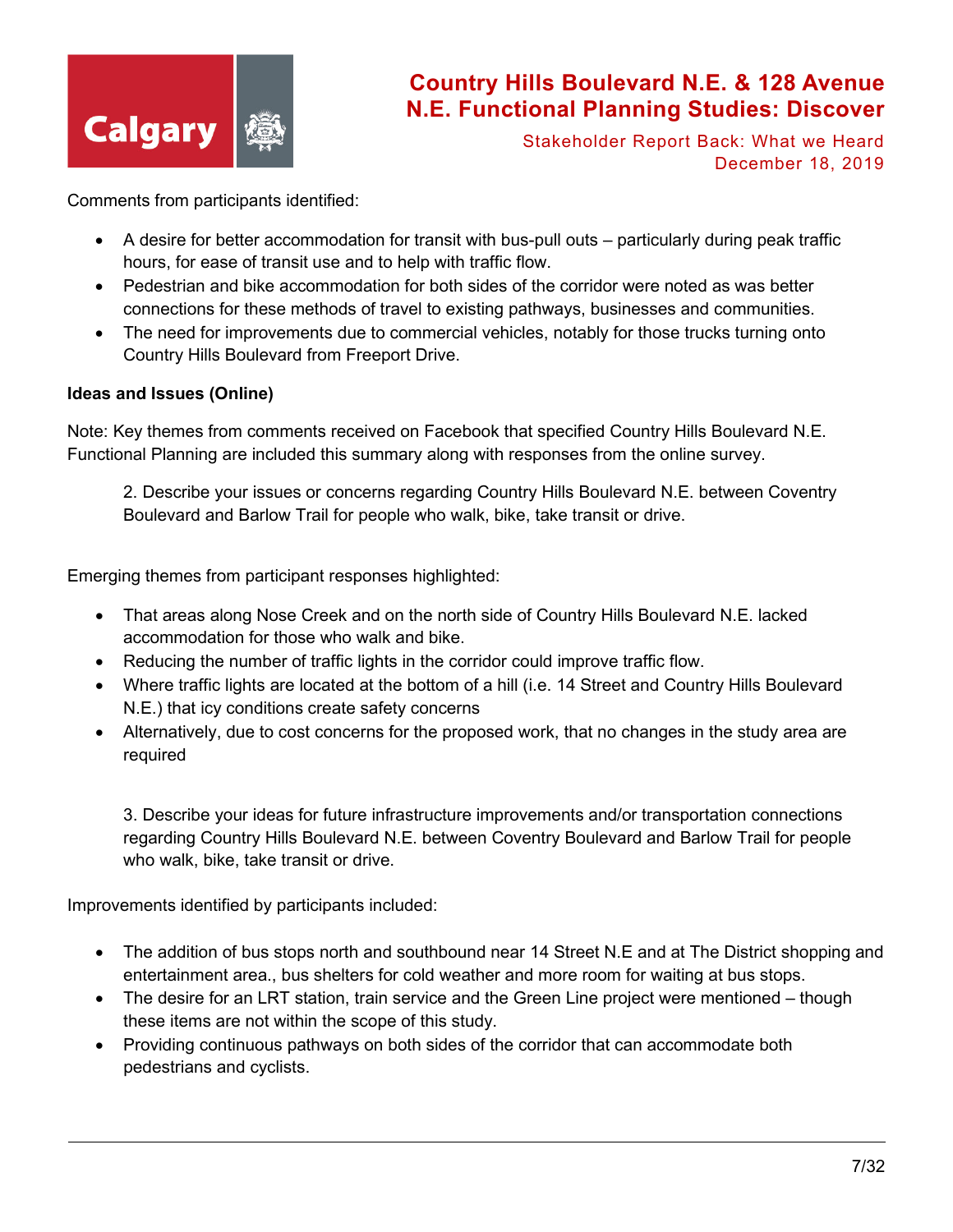

Stakeholder Report Back: What we Heard December 18, 2019

## **Priorities (Online, In-Person)**

4. Tell us what is important to you by selecting your priorities below: Check all that apply (Online). Tell us what is important to you by placing a dot in that square (In-Person).



#### **Other, please specify:**

- Green Line (x6)
- Timing, build soon (x2)
- Street lighting (x2)
- Support Industrial growth (x2)
- Icy or snowy conditions (x2)
- Cost concern
- Too many signal-controlled intersections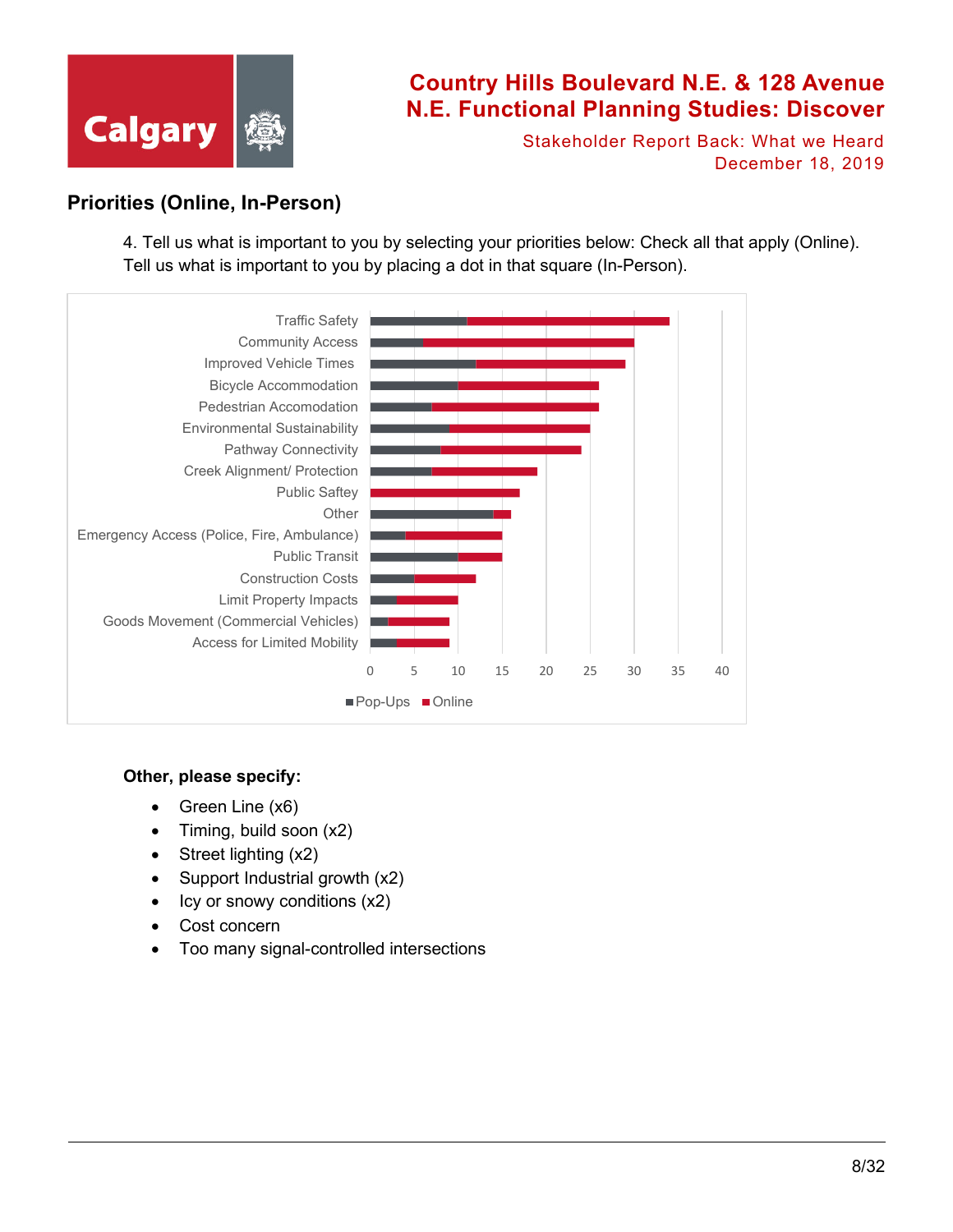

Stakeholder Report Back: What we Heard December 18, 2019

## **128 Avenue N.E. Functional Planning Study**

#### **Social Mapping (Online, In-Person)**

1. Using the map, describe your ideas for the future connection of 128 Avenue N.E. between Stoney Trail and Barlow Trail for people who walk, bike, take transit and drive. Show us spots that are important to you and tell us your idea related to that spot.



Comments from participants identified:

- Concern about the proximity of the 128 Avenue interchange to the one at Stoney Trail and Deerfoot Trail (note: the 128 Avenue interchange location is in alignment with existing Provincial transportation plans)
- A desire for vehicle access to the community of Coventry Hills
- An interest in pedestrian and cyclist pathways between Northern Hills and Skyview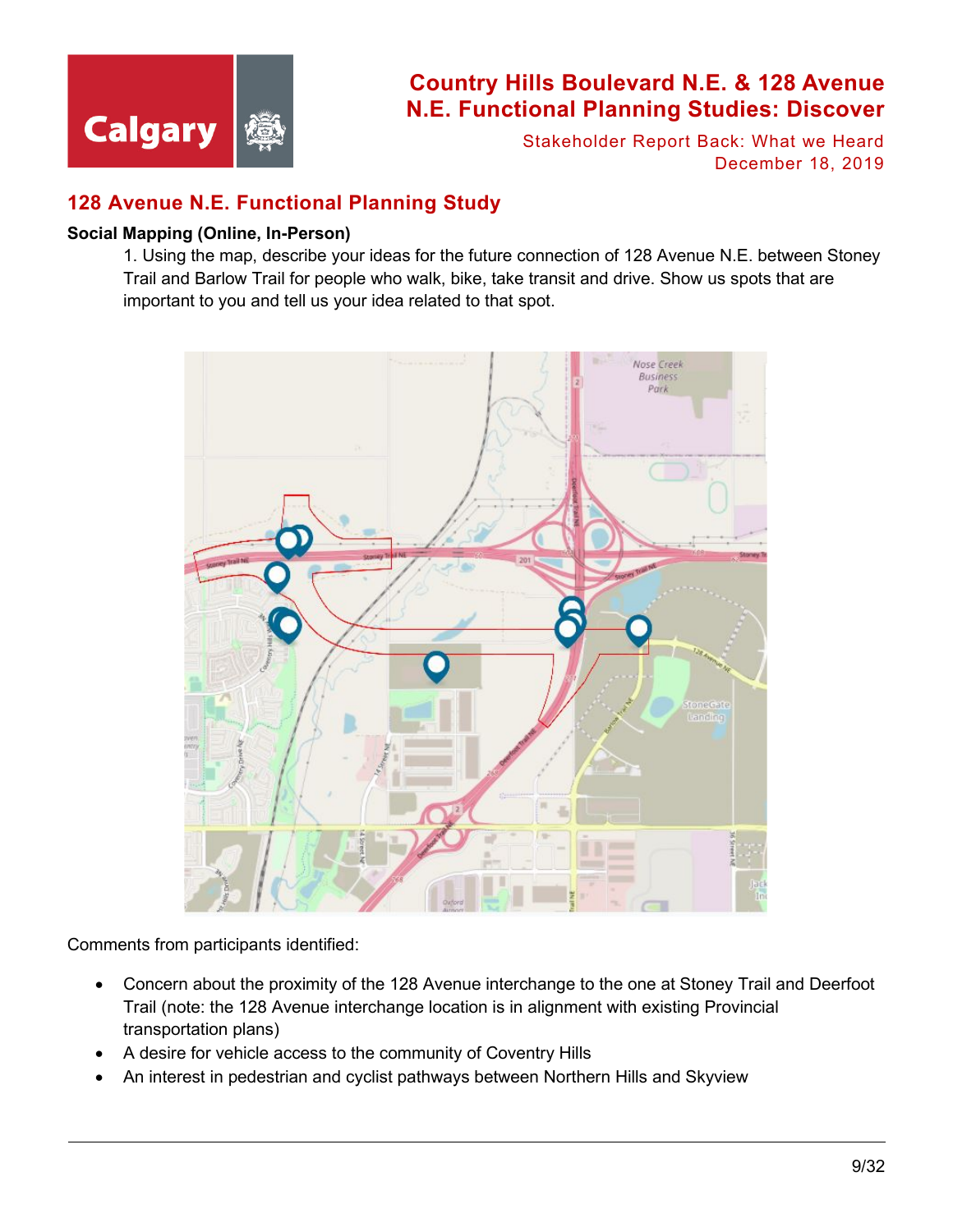

Stakeholder Report Back: What we Heard December 18, 2019

#### **Ideas (Online)**

Note: Key themes from comments received on Facebook that specified 128 Ave N.E. Functional Planning are included in this summary along with responses from the online survey

2. Describe what you might like to see along the future 128 Avenue N.E. connection between Stoney Trail and Barlow Trail for people who walk, bike, take transit or drive.

Future considerations along the 128 Avenue described by participants included:

- Connectivity from the study area to the existing pathway network and neighbouring communities.
- Protection of the environment, especially around Nose Creek. Participant comments spoke to the value of the natural area in the Nose Creek Valley and a desire to protect this valued asset in general. A couple of participants, citing a focus on green and natural spaces, specified a concern about industrial development in the Nose Creek Valley and planned for in the already approved Area Plans surrounding the 128 Avenue N.E. study area.

3. Describe your ideas for future infrastructure improvements and/or transportation connections regarding 128 Avenue N.E. between Stoney Trail and Barlow Trail for people who walk, bike, take transit or drive.

Participant ideas for future improvements and connections included:

- Providing pedestrian and cyclist accommodations within the study area.
- Vehicle and pathway connections to nearby areas, such as to Coventry Hills, from the study area.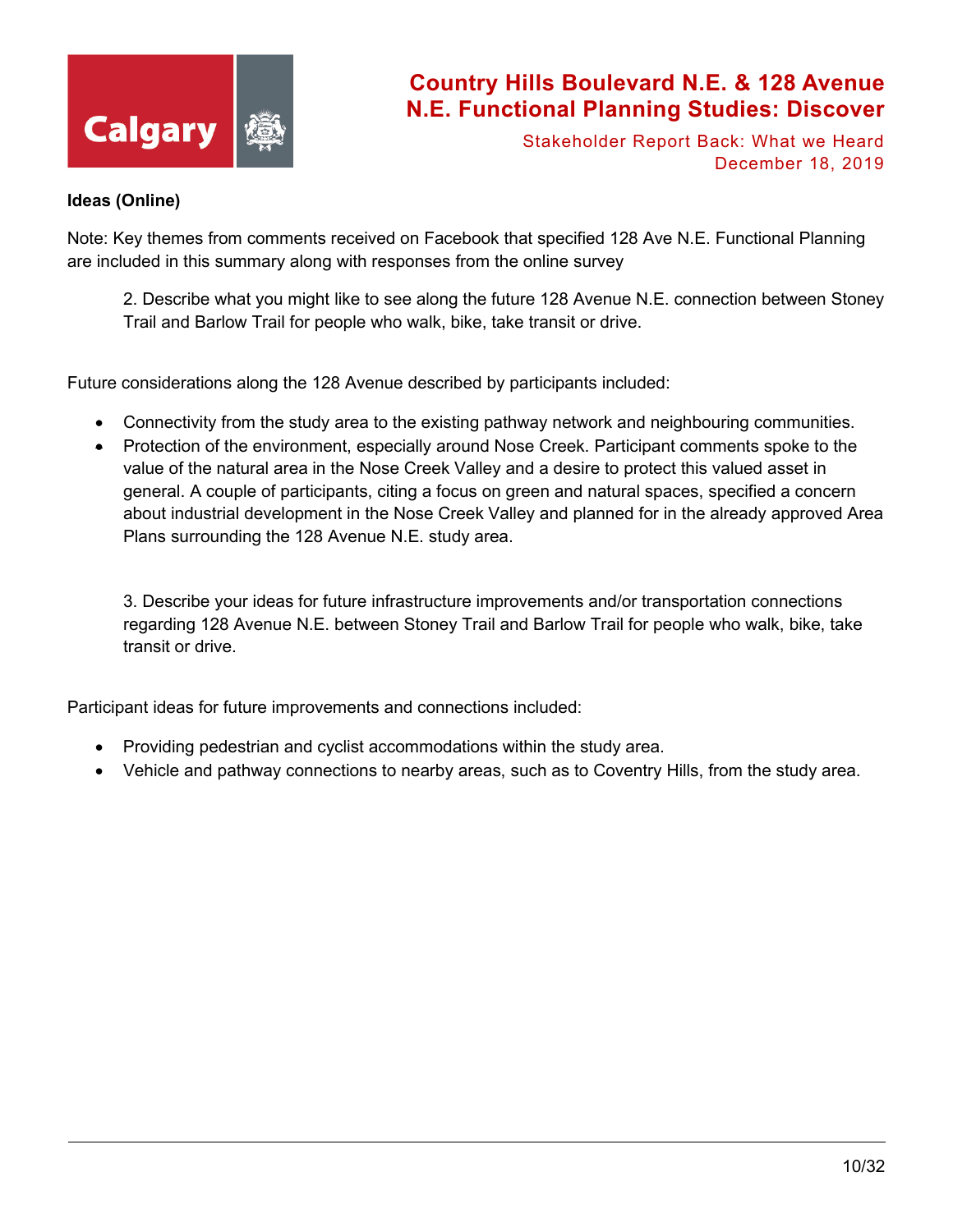

Stakeholder Report Back: What we Heard December 18, 2019

#### **Priorities (Online, In-Person)**

4. Tell us what is important to you by selecting your priorities below: Check all that apply (Online). Tell us what is important to you by placing a dot in that square (In-Person).



#### **Other, please specify:**

- Support industrial growth (x2)
- Noise from traffic (x2)
- Staging, build soon (x3)
- Archeological sites along creek (x2)
- Build 128 Avenue to 15 St. shortly after 11 Street N.E. Interchange opens (x2)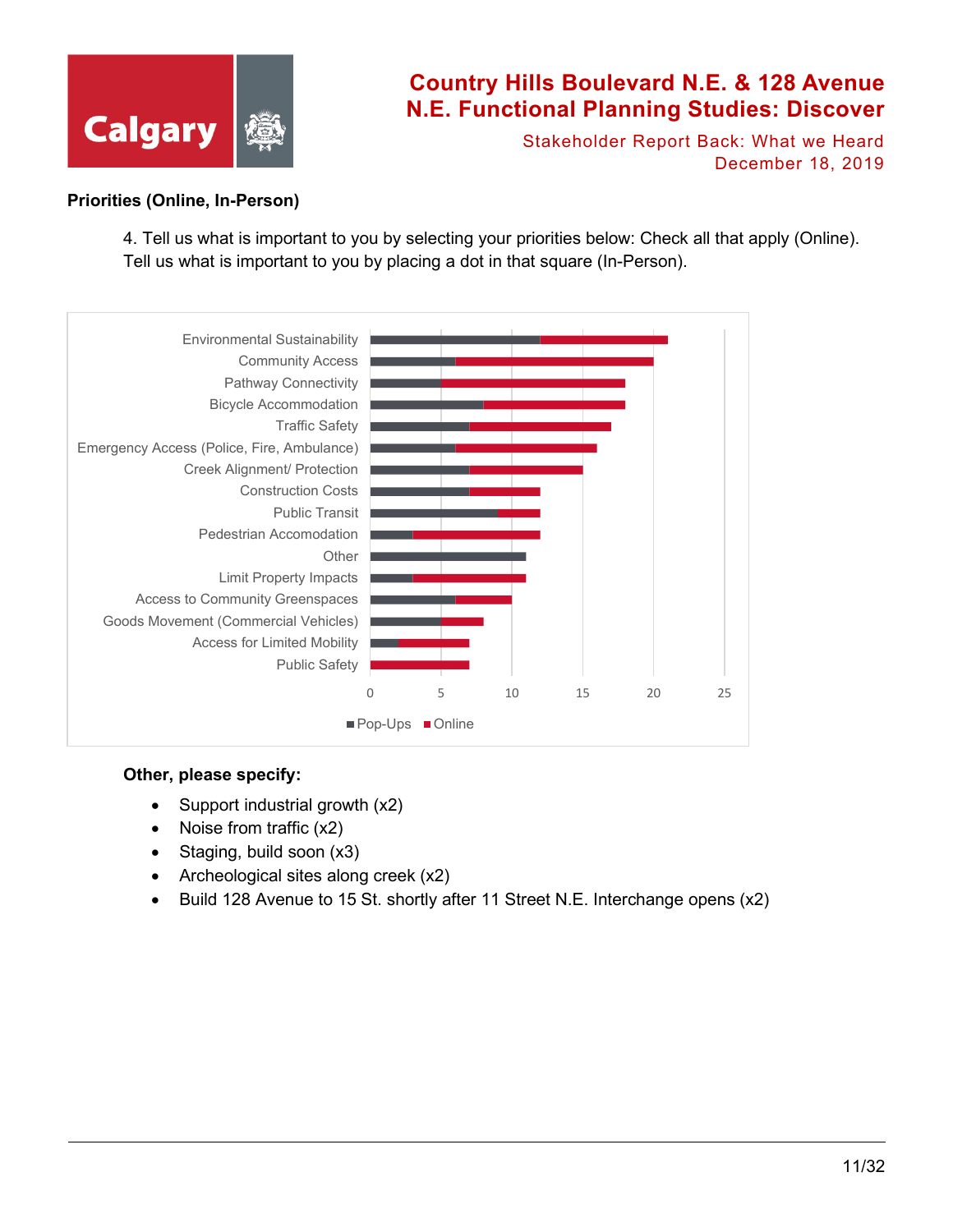

Stakeholder Report Back: What we Heard December 18, 2019

## <span id="page-11-0"></span>**Verbatim Comments**

The following is a record of the feedback received at the community pop-up events, those who responded using the online Engage portal and comments received on the Facebook advertisements.

Please note: All of the comments below are printed as received. The comments are organized by the questions asked. Comments are unedited as to spelling, grammar, use of contractions, etc. Comments are only edited to remove profanity, personally identifying information or to identify an illegible word; where this occurs, it is indicated using square brackets, for example; "[illegible]."

## **Country Hills Boulevard Functional Planning Study**

**1. Using the map, describe your ideas to improve Country Hills Boulevard N.E. between Coventry Boulevard and Barlow Trail for people who walk, bike, take transit and drive. Show us spots that are important to you and tell us your idea related to that spot. Tell us what might be missing, and what is working well.**

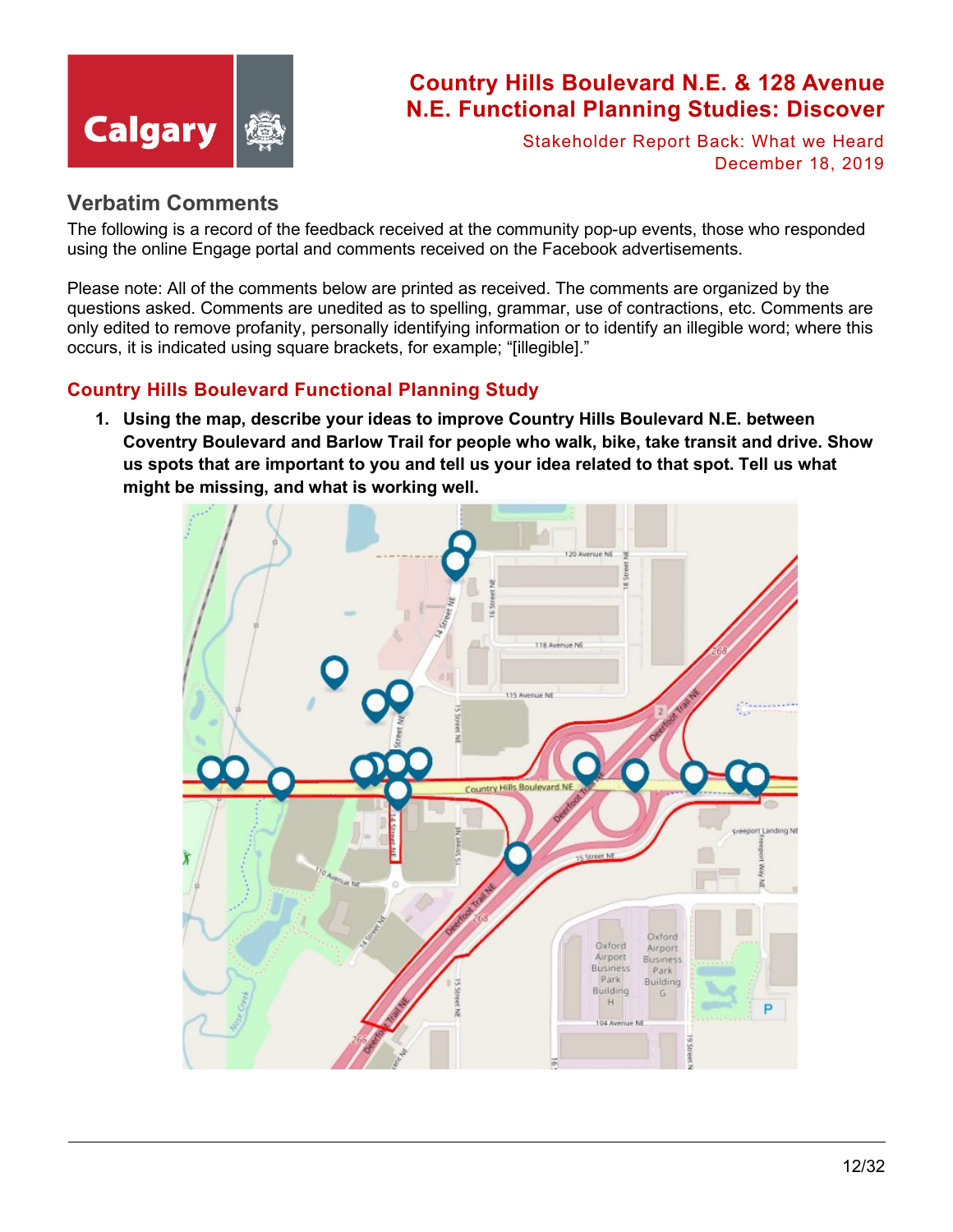

Stakeholder Report Back: What we Heard December 18, 2019

Note: Information identifying the pinned location of mapping comments are included in parentheses, for example; "(Country Hills Boulevard NE)".

#### **a. Community Pop-Up Responses**

64 Ave at Superstore need [illegible] for 301/300 N/S

Dual SBL took away RT lane want it back! (Intersection of Country Hills Boulevard and Coventry Hills Boulevard)

Too slow, too many lights -> east and west

#### **b. Online Responses**

There is a requirement for more lanes to ease tragic flow. (Country Hills Boulevard NE)

Sidewalks required for the entire length of the road. Pedestrians shouldn't have to walk through the snow or mud to get from Harvest Hills to The District shopping area. Make it safe for people who commute by foot. (Country Hills Boulevard NE)

Bus Stop location southbound side of the street (14 Street NE)

I would like to see this intersection have a traffic light as the bus traffic along this road gets busy. (14 Street NE)

Is this to cut through the green space? I would hate to see this space ruined? (14 Street NE)

Remove lights and add a roundabout. This intersection is terrible for stop and go. Also this widening should have been completed 5 years ago when it was needed to support growing construction, not after while traffic is already maxxed out, making the construction cost more, and add to the terrible traffic in this area. (14 Street NE)

Bike/foot traffic access to residential area west of the creek will be welcomed. (Country Hills Boulevard NE)

The crossing bridge between Deerfoot and country hill Blvd require a better redesign, irregular areas, unequal size and bumpy zones. Lack of illumination both size. Better and safe pedestrians sidewalks. (Country Hills Boulevard NE)

Need consideration for the trucks turning into Country Hills Blvd from Free Port drive (15 Street NE)

A pullout for the bus is desperately needed; severe congestion occurs during the afternoon rush hour when the bus has to stop, reducing it to a one lane road. (Country Hills Boulevard NE)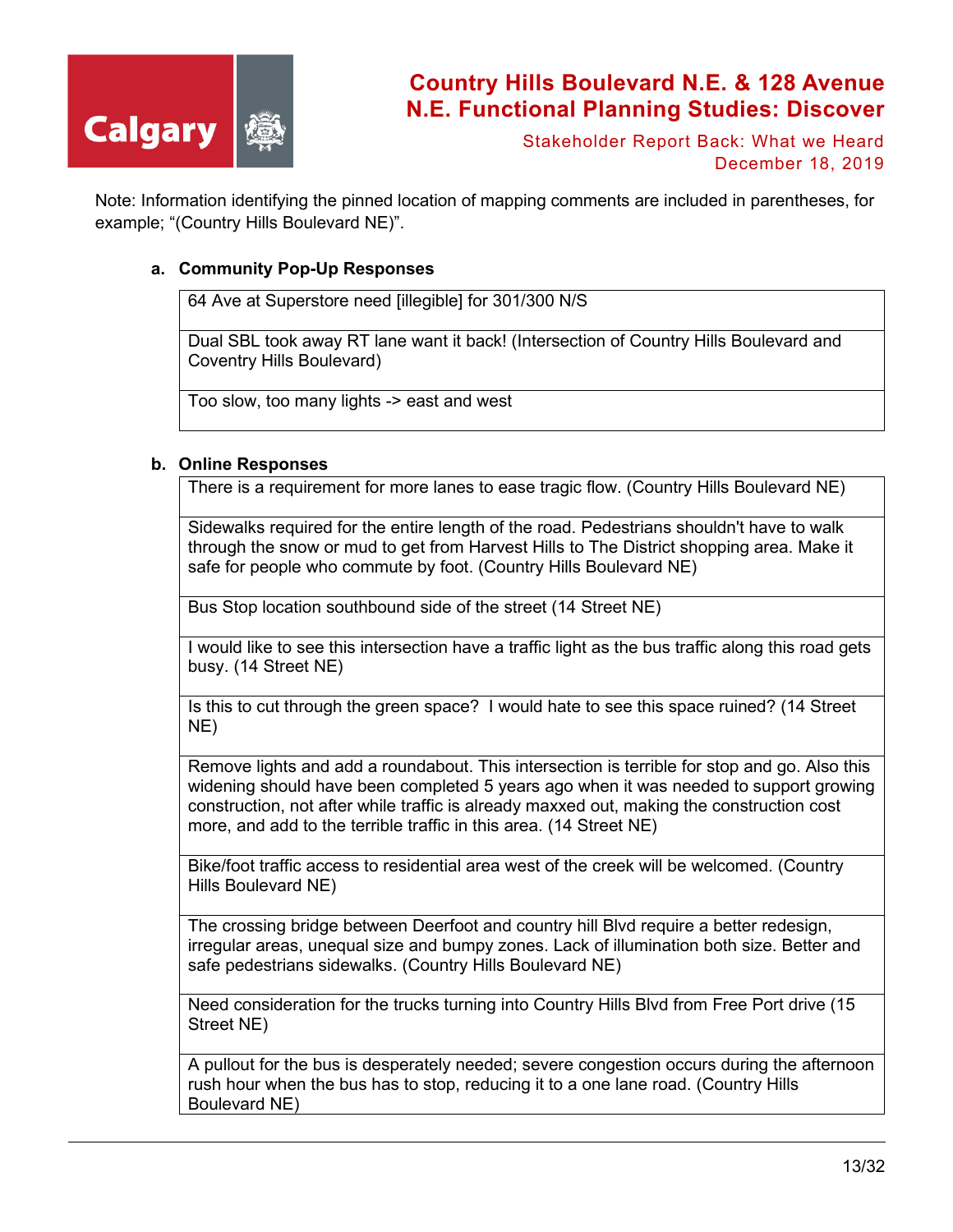

Stakeholder Report Back: What we Heard December 18, 2019

More safety with transit accessibility to work on 116 ave NW. Sidewalks and more transit running. Not able to move further with the narker (15 Street NE)

No pedestrian/bike path between Coventry Hills Blvd and 14 St. NE. (Country Hills Boulevard NE)

Bike paths on the North side of the road between Coventry Blvd and 14th Street. Allowing for these paths to connect with existing paths and businesses on the south side of Country Hills Blvd. There are too many paths in this area that do not connect with each other. (Country Hills Boulevard NE)

Why build in flood zone? (14 Street NE)

"Pedestrian and cyclist accessibility is necessary for safe access in and out of Northern Hills. Sketchy at best in the warm months (mud, gravel, dirt paths). Inaccessible at best in the winter. Connection to pathways into the Nose Creek valley right up through Stoney Tr./128 Ave are key too. (Country Hills Boulevard NE)

CHB already has a reputation for a red light stop and go "flow." It's turning into another McLeod Tr.. No synchronicity. No non-vehicle alternatives. Another light would be problematic without thoughtful mitigation. (14 Street NE)

Pedestrian and cyclist infrastructure is currently minimal and uninviting. Safety issues around pathway size and visibility hamper this from being useful, never mind appealing for anyone who wants to travel outside of a vehicle. (Country Hills Boulevard NE)

Need a longer merge lane onto Deerfoot especially with traffic going 110km per hour (Deerfoot Trail NE)

The design of this intersection is awful. Put it back to 2 lanes...would be better than with they did with east bound lanes....starting near harvest hills gate. (14 Street NE)

### **2. Describe your issues or concerns regarding Country Hills Boulevard N.E. between Coventry Boulevard and Barlow Trail for people who walk, bike, take transit or drive.**

#### **a. Community Pop-Up Responses**

*Not applicable. This question appeared in the online tool only.*

#### **b. Online Responses**

Widening of CH from Deerfoot westbound is a good idea. But widening east of Deerfoot is a complete waste IF YOU DONT WIDEN CH ALL THE WAY TO METIE TRAIL.

A train station

I approve of your plans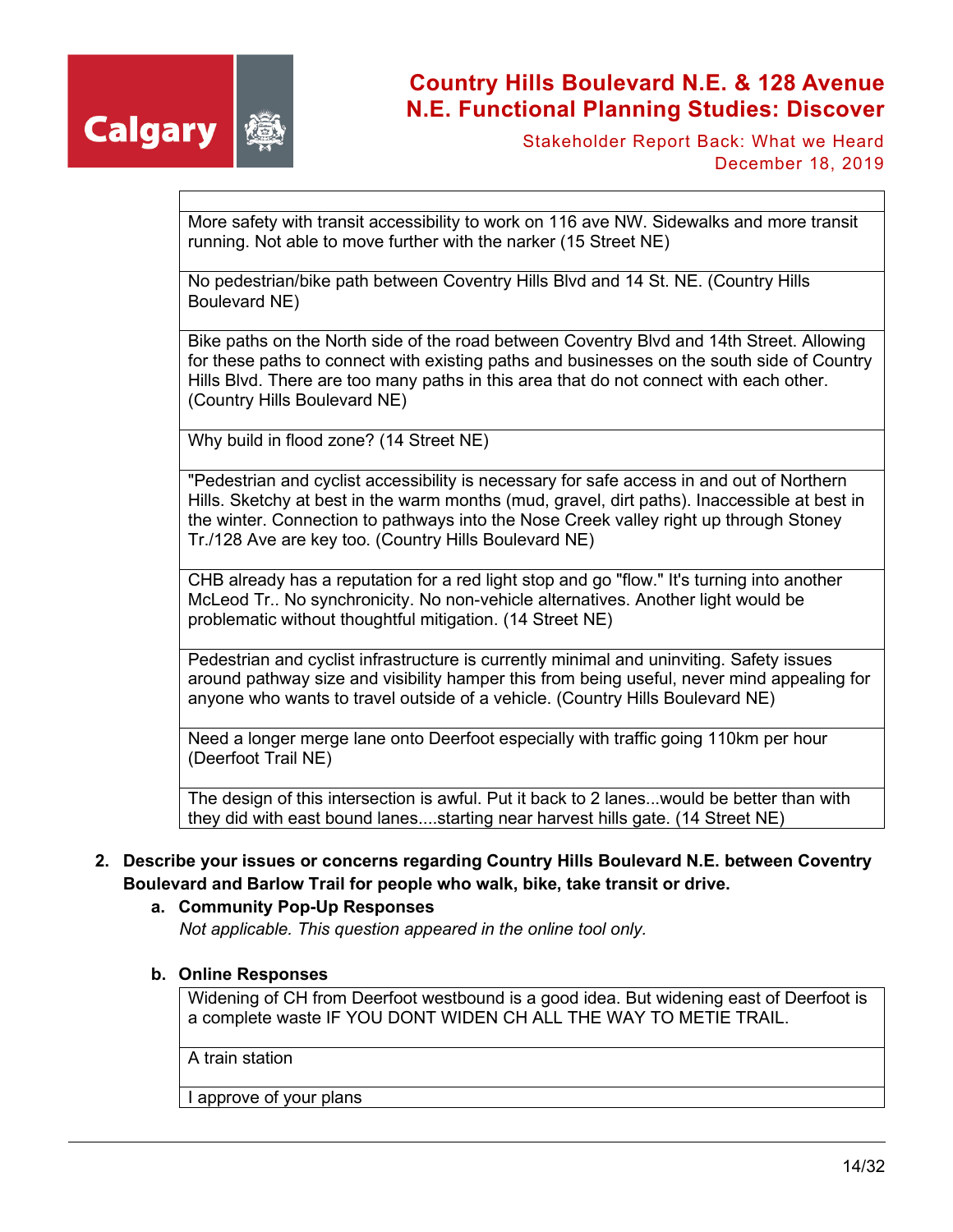

Stakeholder Report Back: What we Heard December 18, 2019

I would like to see this area have access to and from Stoney and Deerfoot by 2021

The addition of an intersection between 14th Street and Nose Creek. The lack of a proper sidewalk or path on the north side of Country Hills Blvd. The south side path that ends at an intersection.

Speed limit should be 30 comin on to and leaving Coventry Blvd . Far too many accidents and way too many close calls. Just getting into my drive way is hard and to get out I drive of grass

The new "T" intersection at the bottom of the hill should never have been built with turn bay Westbound, DO NOT EVER put lights here as traffic WON'T be able to get up that hill on icy days!

Remove all lights. Add roundabout's. Traffic lights and stop and go traffic is the worst option for driver stress, electrical usage and carbon emmisions from idling at stop lights.

The bridge across the creek limits how wide the road can get at this point. Lack of bike/walking space, lack of bus waiting space.

Westbound country hills Blvd right lane exiting to 14 St N.E. grade slope and wet weather result in pooling right on the turn causing accidents. Improve slope and drainage.

We need transport through here for user friendly purposes. Right now I safely cannot walk bike or take transit. Just drive and it's not fair

Safty, bike lane, create too much traffic, noise problem There is a patch where there is one lane only and the merging slows the traffic.

There's nothing wrong with Country Hills bad enough to justify spending money the City doesn't have, and so increase taxes for all, to benefit very few. Shame on you.

Cycling through this area is inconvenient as the pathway switches from one side of the road to the other

Non issue, stop spending money

The south bound merge lane onto deerfoot from country hills is a nightmare! Especially since it's so close to the airport trail exit! Make it one long lane to airport trail exit!

The 3 lanes should continue. Also DOT needs to come out and take a look at a lot of the semi trucks lights broken not being driven right etc

Too much traffic congestion and the area is not even close to being completed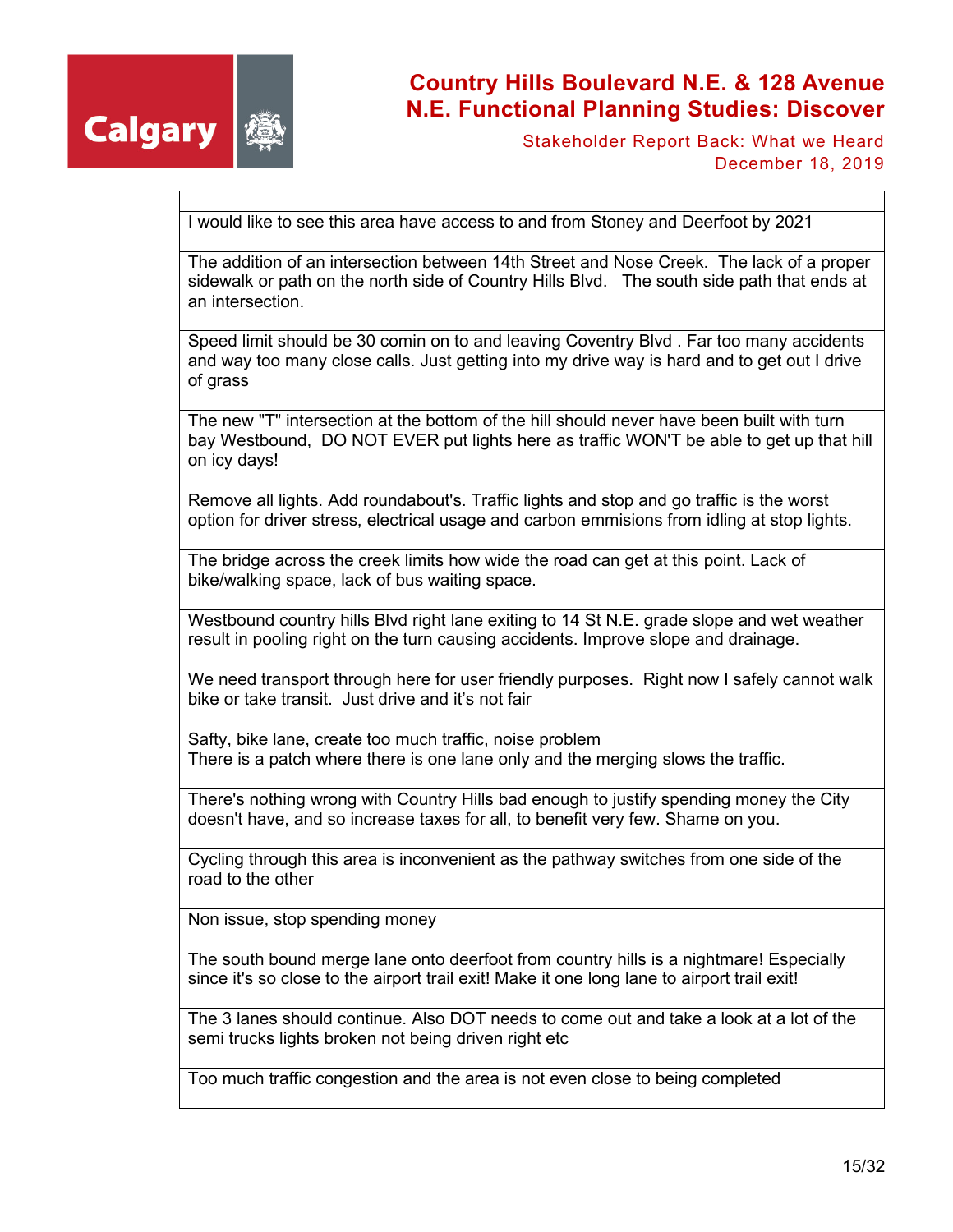

Stakeholder Report Back: What we Heard December 18, 2019

Their really is no way to walk or bike currently. The path is confusing going around Nose Creek. Such a busy road. Can lights be synced to increase East/West movement?

We like to have access from Coventry drive ne to Deerfoot or stonetraill

Add a train

Traffic light on a hill at Country Hills Blvd and 14th Street NE. SERIOUSLY? On a hill in winter? Happens 3 or 5 times each winter where vehicles have difficulty getting up the hill after stopping.

There are not enough bike paths for walking/biking and the ones that are there do not connect to anything useful.

The area is totally inaccessible by bicycle

There is little to no pedestrian or cycling infrastructure here. I routinely use that area waking in mud, ice, or snow to cross over from Northern Hills across Deerfoot.

The way the road dog legs road left then back to the right between harvest hills gate to just past Coventry Blvd is disgusting...confusing...improperly designed...planner should be fired!

- **3. Describe your ideas for future infrastructure improvements and/or transportation connections regarding Country Hills Boulevard N.E. between Coventry Boulevard and Barlow Trail for people who walk, bike, take transit or drive.**
	- **a. Community Pop-Up Responses**

*Not applicable. This question appeared in the online tool only.*

#### **b. Online Responses**

A train station

I would like to see a bus stop on 14 street north of Country Hills. I would also like to see a traffic light on the corner of 120th and 14/15 street

I would like to see this area have access to and from Stoney and Deerfoot by 2021

There needs to be a continuous path on the North side from Coventry Blvd, connecting to the path at Barlow, and continuing past that all the way to 36th Street NE. 36th Street path connections needed.

Signage needs to be better. Lots of big trucks go on these roads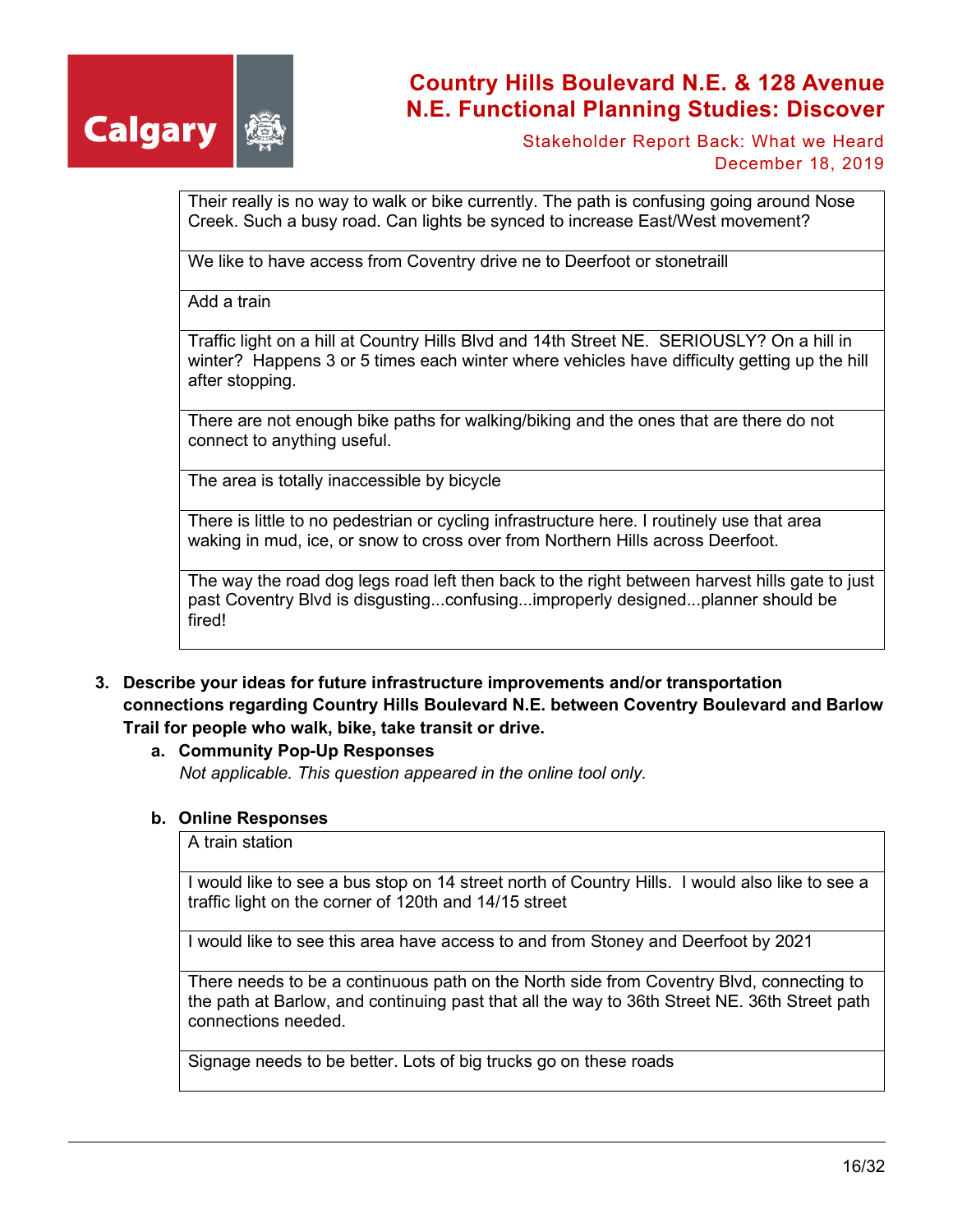

Stakeholder Report Back: What we Heard December 18, 2019

Plan construction in heavily traffic areas prior to developing adjacent land to lessen the burden on traffic in that area, for drivers, and for cost consideration.

It's better to extend the 6 laning of the couhtry hill Blvd uptil stoney trailer

Most bus stop west of the rail closer to park of Harvest Hill, add a stop at the district, and one more pass deerfoot.

Bus stop just north of c. Hills on 14th is in a dangerous spot just after intersection. Southbound 14th needs 2 left turn lanes due to bus and tractor trailer traffic.

We need better transit at minimum here

Trail/side walks, bike lane, warm buses shelter

Increase the lanes, widen the road and have a side walk

Safe crossing at Deerfoot for active modes on both sides of the road

Non issue, stop spending money

Matt it's cost effective just open 96 ave both ways from stony trail for now

On ramp to deerfoot south and exit to airport trail should connect as one lane!

Path on both sides for bike and walk Also bus stop housing for protection very open area

Limit traffic connections to Country Hills Blvd, west of Deerfoot.

A larger exchange at Deerfoot to increase flow. Not just widening lanes. Maybe a different type of interchange?

A train that goes from Coventry hills to downtown so u don't have to take an hour and a half just to get there

Keep that hill well sanded. Should be a priority in sub zero temps when it becomes icy.

Dedicated cycle track would provide connections, but requires a total network

Would love to see a complete and well thought out transportation corridor that includes ALL forms of transportation, not just vehicles. Non-vehicle access to the valley and connectivity is important.

Walk ways on both sides of roadway is required. Remove that new light that is being installed beside upcoming pet hospital. Should force all traffic to 14th st.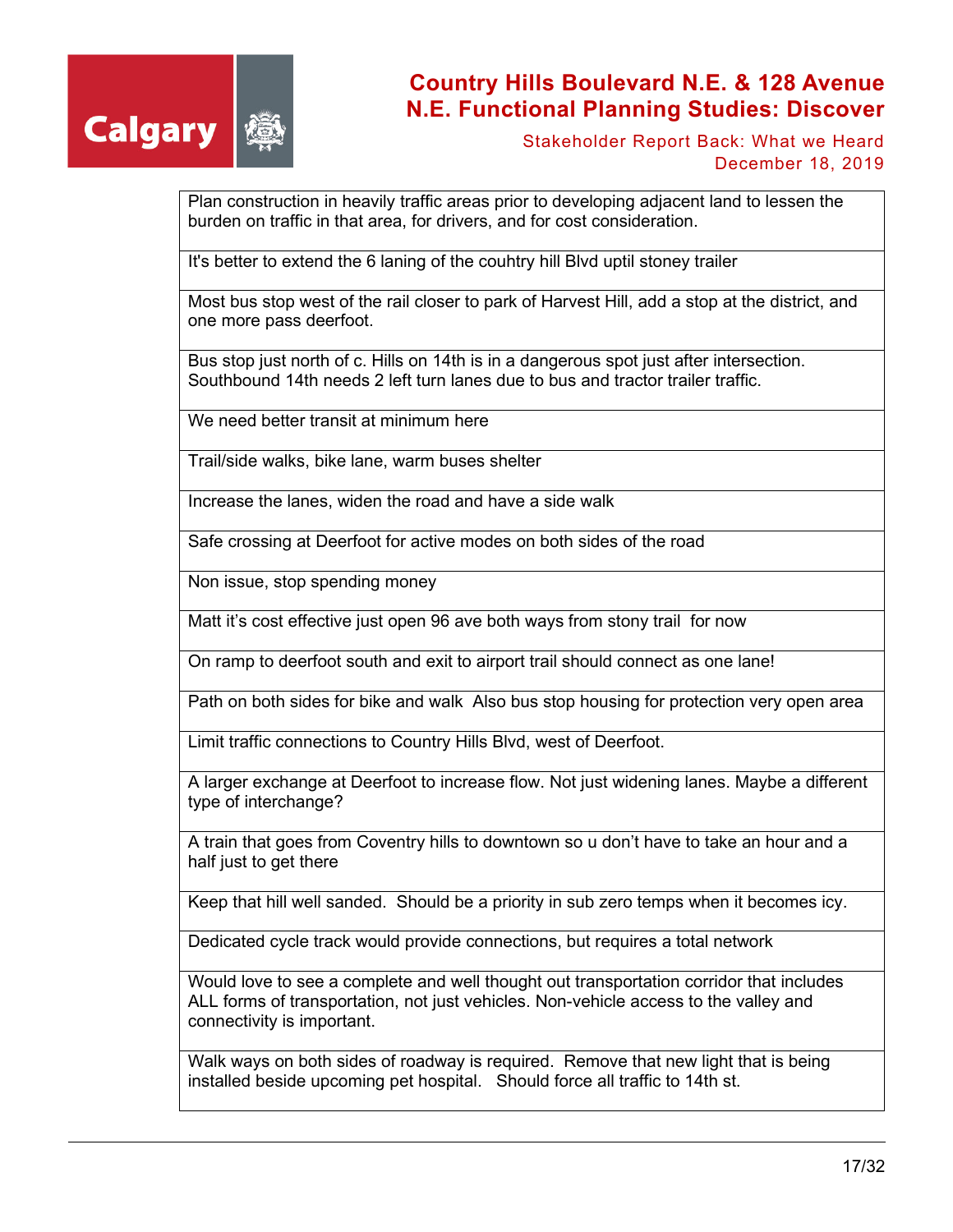

Stakeholder Report Back: What we Heard December 18, 2019

**4. Tell us what is important to you by selecting your priorities below: Check all that apply (Online). Tell us what is important to you by placing a dot in that square (In-Person).**

| <b>Priority</b>                                         | <b>Pop-Ups</b> | Online         | <b>Total</b>            |
|---------------------------------------------------------|----------------|----------------|-------------------------|
|                                                         | (In-Person)    |                | number of               |
|                                                         |                |                | responses               |
| <b>Traffic Safety</b>                                   | 11             | 23             | 34                      |
| <b>Community Access</b>                                 | 6              | 24             | 30                      |
| <b>Improved Vehicle Times</b>                           | 12             | 17             | 29                      |
| <b>Pedestrian Accommodation</b>                         | $\overline{7}$ | 19             | 26                      |
| <b>Bicycle Accommodation</b>                            | 10             | 16             | 26                      |
| <b>Environmental Sustainability</b>                     | 9              | 16             | 25                      |
| <b>Pathway Connectivity</b>                             | 8              | 16             | 24                      |
| <b>Creek Alignment / Protection</b>                     | $\overline{7}$ | 12             | 19                      |
| <b>Public Safety</b>                                    |                | 17             | 17                      |
| Emergency Access (Police, Fire, Ambulance)              | 4              | 11             | 15                      |
| <b>Public Transit</b>                                   | 10             | 5              | 15                      |
| <b>Construction Costs</b>                               | 5              | $\overline{7}$ | 12                      |
| <b>Limited Property Impacts</b>                         | $\overline{3}$ | $\overline{7}$ | 10                      |
| <b>Accessibility for Limited Mobility</b>               | $\overline{3}$ | 6              | 9                       |
| <b>Goods Movement (Commercial Vehicles)</b>             | $\overline{2}$ | $\overline{7}$ | 9                       |
| <b>Other: Green Line</b>                                | $\overline{6}$ |                | 6                       |
| Other: Timing - get it built                            | $\overline{2}$ |                | $\overline{\mathbf{2}}$ |
| Other: Street lighting                                  | $\overline{2}$ |                | $\overline{\mathbf{2}}$ |
| Other: Support Industrial Growth                        | $\overline{2}$ |                | $\overline{\mathbf{2}}$ |
| Other: Icy or snowy conditions at bottom of valley      | $\overline{2}$ |                | $\overline{2}$          |
| brings traffic to a standstill. Must be addressed       |                |                |                         |
| Other: Tax freeze! I have to live within my means!      |                | 1              | 1                       |
| So should the city - every year. Not just sometimes!    |                |                |                         |
| Other: Fast travel times on Country Hills Blvd.         |                | 1              | 1                       |
| kinda hard with additional traffic lights. Plus, lights |                |                |                         |
| too close together on Country Hills at 14th and new     |                |                |                         |
| light west of this intersection                         |                |                |                         |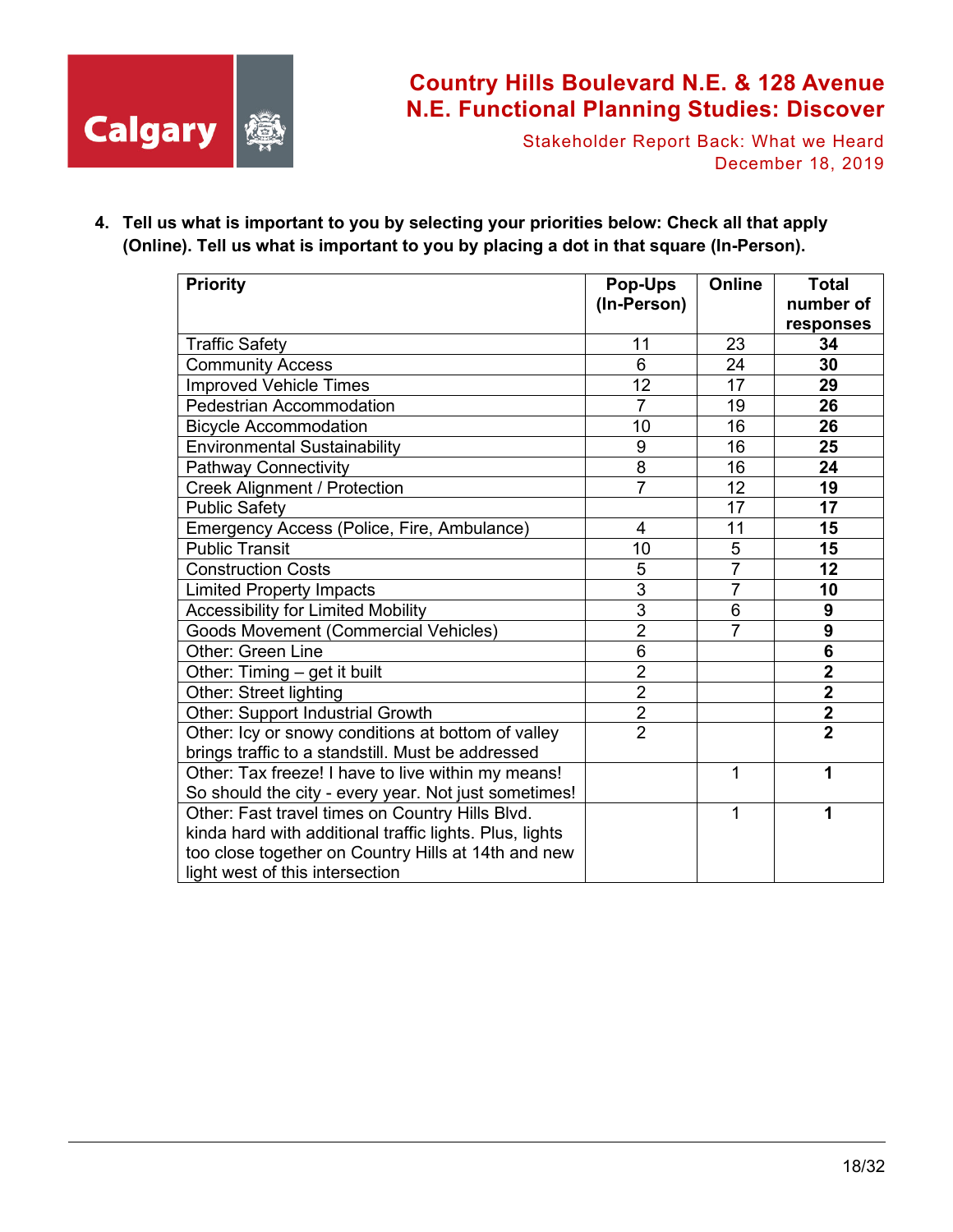

Stakeholder Report Back: What we Heard December 18, 2019

### **128 Avenue N.E. Functional Planning Study**

**1. Using the map, describe your ideas for the future connection of 128 Avenue N.E. between Stoney Trail and Barlow Trail for people who walk, bike, take transit and drive. Show us spots that are important to you and tell us your idea related to that spot.**



Note: Information identifying the pinned location of mapping comments are included in parentheses, for example; "(128 Avenue NE)".

- **a. Community Pop-Up Responses** *No comments were received*
- **b. Online Responses**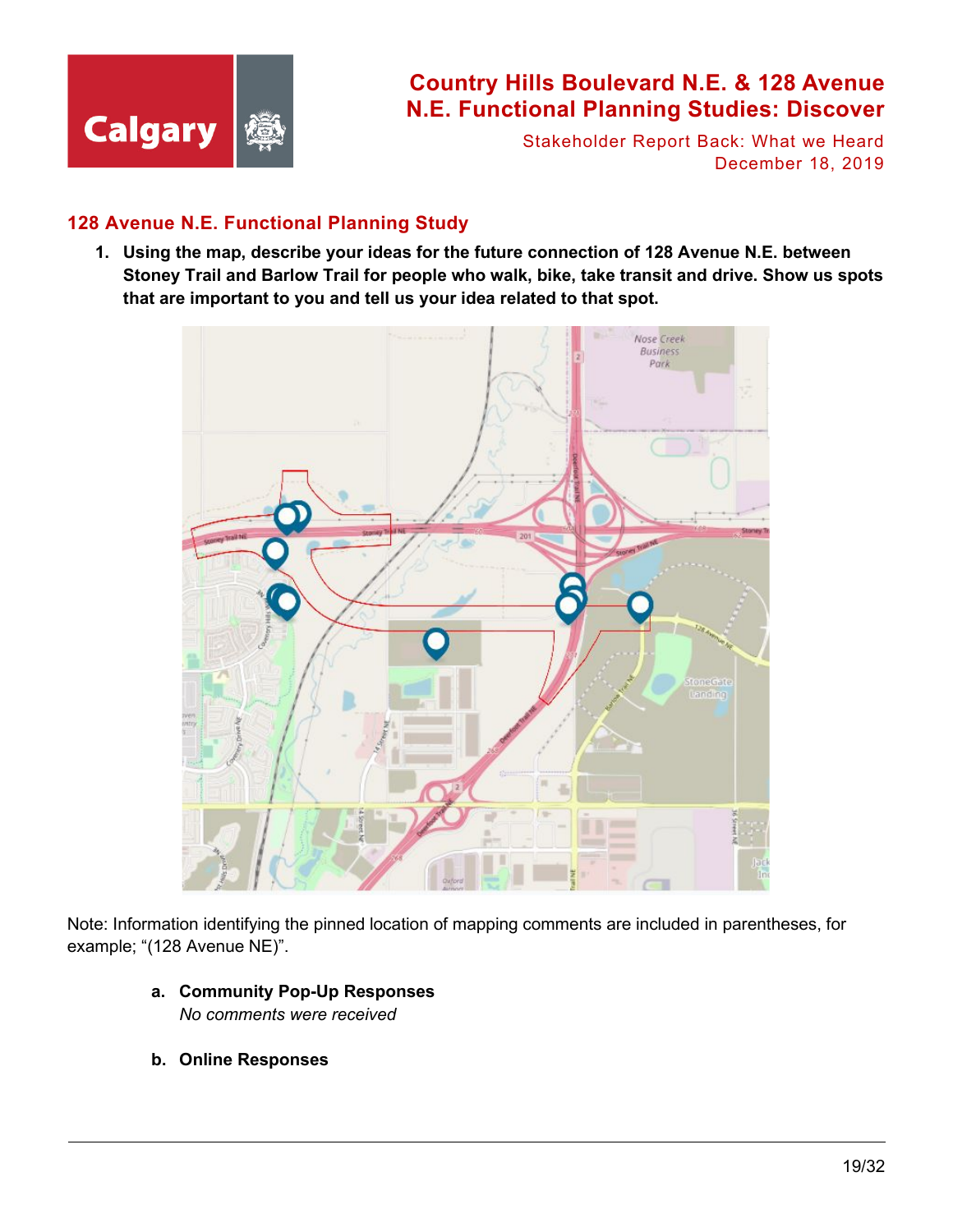

Stakeholder Report Back: What we Heard December 18, 2019

Will this "bus" throughway EVER be connected to the interchange? It should be as there is NO access to Coventry Hills from this interchange. (Coville Crescent NE)

I don't see the need of these many interchanges so close together. (Deerfoot Trail NE)

An added connection for Coventry to this road? Seems like it almost touches but doesn't have a connect. (Coville Crescent NE / Coventry Hills)

Will this "bus" throughway EVER be connected to the interchange? It should be as there is NO access to Coventry Hills from this interchange.(Coville Crescent NE)

I don't see the need of these many interchanges so close together. (Deerfoot Trail NE)

An added connection for Coventry to this road? Seems like it almost touches but doesn't have a connect. (Coville Crescent NE / Coventry Hills)

Is the intention for this interchange is for the industrial area to get a direct access to Stoney Trail? It seems to be a lot of money spent for only servicing an isolated parcel (Stoney NE)

This will help with his traffic on Country Hills Blvd immensely. But can't just put an interchange in. It is close to the Deerfoot/Stoney one and some days, there's already a long line to get to that exit which surpasses this (future) exit. Need to keep that in mind when building (Stoney Trail NW)

I believe this should be similar to Deerfoot/8 Ave where it crosses, but doesn't connect. Stoney and Country Hills are already so close, this can connect there, but not need to increase crossover from another interchange on Deerfoot. (Deerfoot Trail NE)

Keep this to right in/right out on both sides, a full interchange shouldn't be done as it is too close to Stoney but the truck/bus traffic on Country Hills Boulevard needs a better route. (Deerfoot Trail NE)

There should be access here for residents to access 128 AV and Stoney Tr. Restrict access from trucks to curb industrial traffic. This supports A City that Moves. Other than residents, people would be using Stoney or Country Hills BV anyways if short cutting is the concern. (Coventry Hills NE)

Would love to see a community connection here. Another way for people to access Coventry Hills, and for CvH residents to easily access other communities north or to Stoney Tr. without having to regress to HHB or down to CHB. (Coverton Heights NE)

Well serviced, intentional, and safe pathway connections for pedestrians and cyclists to connect to other communities over the ring road. (Stoney Trail NW)

Well serviced, intentional, and safe pathway connections for pedestrians and cyclists to connect them to areas on the otherside of Deerfoot. There are many social connections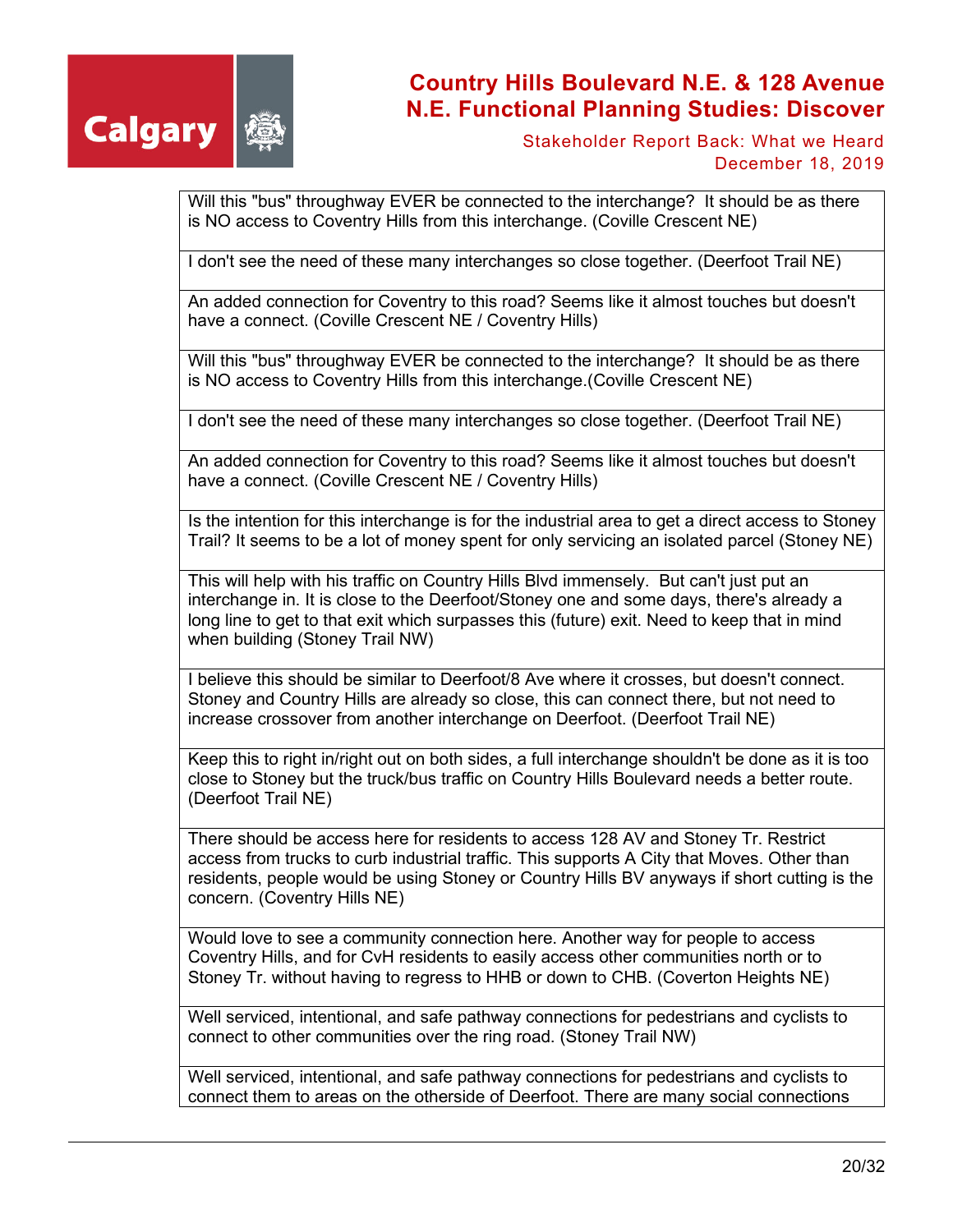

Stakeholder Report Back: What we Heard December 18, 2019

between Skyview and Northern Hills. Extending those connections to a safe alternative route between the two areas is key to accessibility. Also would divert people away from the problematic CHB, creating an extra cross grid route. (Barlow Trail NE)

#### **2. Describe what you might like to see along the future 128 Avenue N.E. connection between Stoney Trail and Barlow Trail for people who walk, bike, take transit or drive.**

#### **a. Community Pop-Up Responses**

*Not applicable. This question appeared in the online tool only.*

#### **b. Online Responses**

If any new project work occurs here, it should include the incorporation of safe and separated bikeway. The bikeway should connect to the main bicycle network.

A train station

Pathway connectivity to existing pathways, especially for bicycles. The path along the north side of the city is very broken.

The road will impact the Coventry yet add no access. It will increase noise and remove our existing bike and running trails. Not well thought out.

Construct more lanes on 128 ave and connect to Deerfoot and stoney trail.

I don't believe this interchange is needed for this industrial area. Access to Deerfoot/Stoney is already in place.

No industrial development. Nose creek valley should be left in a natural state.

Concern about it being used as a shortcut avoiding Stoney Deerfoot interchange.

Finish the construction fast as the speed limit has been 50 kms for the longest time due to construction.

LRT station

Access to Coventry Hills

A road that connects The industrial areas, and potentially another link in to Coventry Hills to Stoney and Country Hills and Barlow. Connections between these boundaries is good. But not to Deerfoot.

Connection to Coventry Hills. Expansion of the regional pathway that shadows Nose Creek all the way downtown.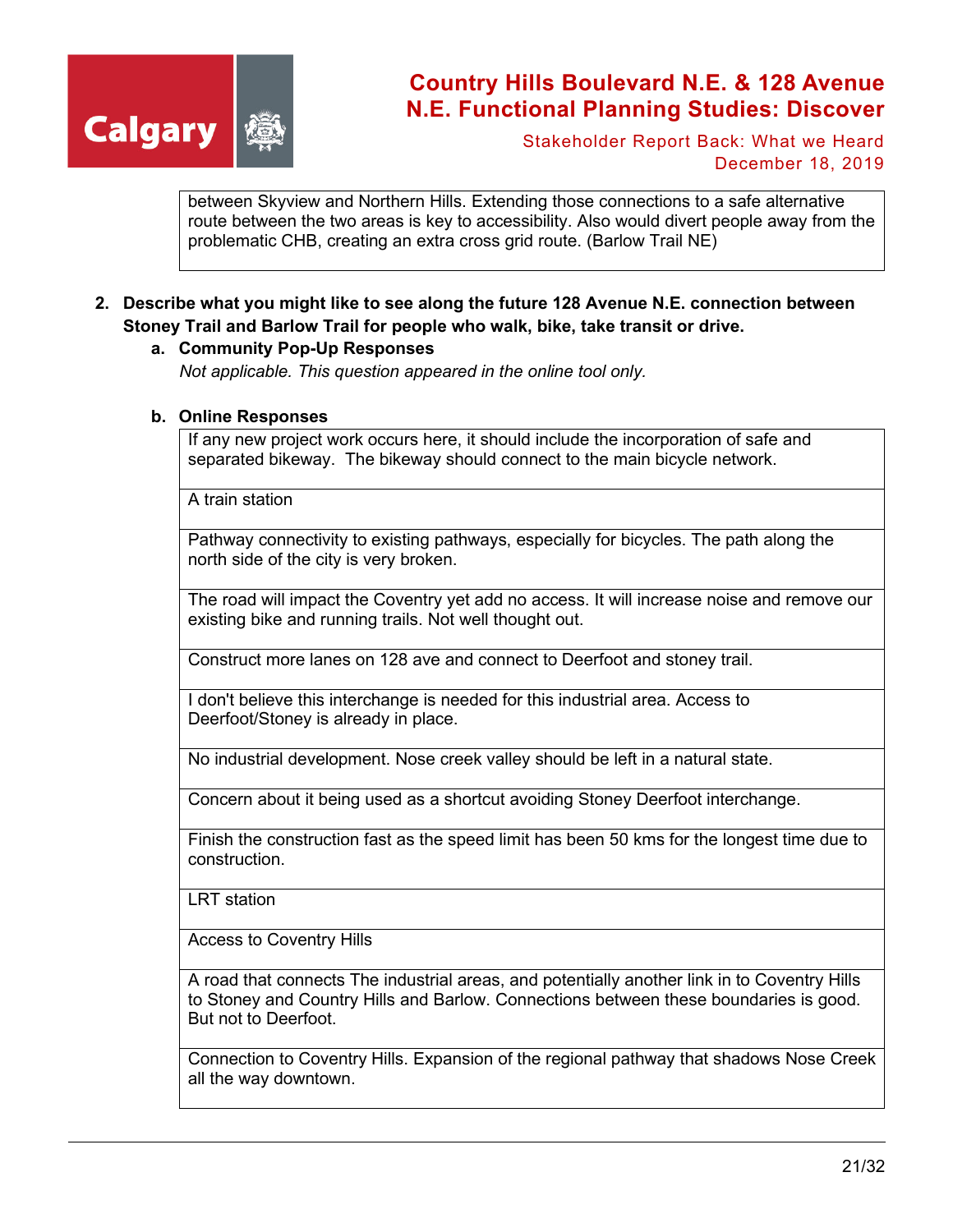

Stakeholder Report Back: What we Heard December 18, 2019

Bike paths that connect

Focus on the environnement and keeping the area as I disturbed as possible.

Would love to see a boulevard that maintains the natural integrity of the creek valley. Also have pathways and cycling connections to other areas through the valley and north of the ring road.

- **3. Describe your ideas for future infrastructure improvements and/or transportation connections regarding 128 Avenue N.E. between Stoney Trail and Barlow Trail for people who walk, bike, take transit or drive.**
	- **a. Community Pop-Up Responses** *Not applicable. This question appeared in the online tool only.*

#### **b. Online Responses**

If any new project work occurs here, it should include the incorporation of safe and separated bikeway. The bikeway should connect to the main bicycle network.

A train station

See above -- we should have SOME sort of access into Coventry Hills from that interchange!

Do not destroy existing trails. Add sound barrier if must be that close to homes. Add community access. If no community access make access closer to industrial area.

Country hills Blvd is very congested even from Barlow to Stoney towards East. Construct more lanes on the whole country hills blvd

Spend the money on transit to 301.

No 128th ave.

Once construction is complete things will be smooth. Side walk for pedestrians would be ideal.

Big name grocery store, such as Real Canadian Superstore, Walmart or No Frills.

Coventry Blvd. needs to be built not from Stoney down to 96th. With more connections in to Harvest Hills and Coventry Hills. But still watch for the creek.

Connection to Coventry Hills. Expansion of the regional pathway that shadows Nose Creek all the way downtown.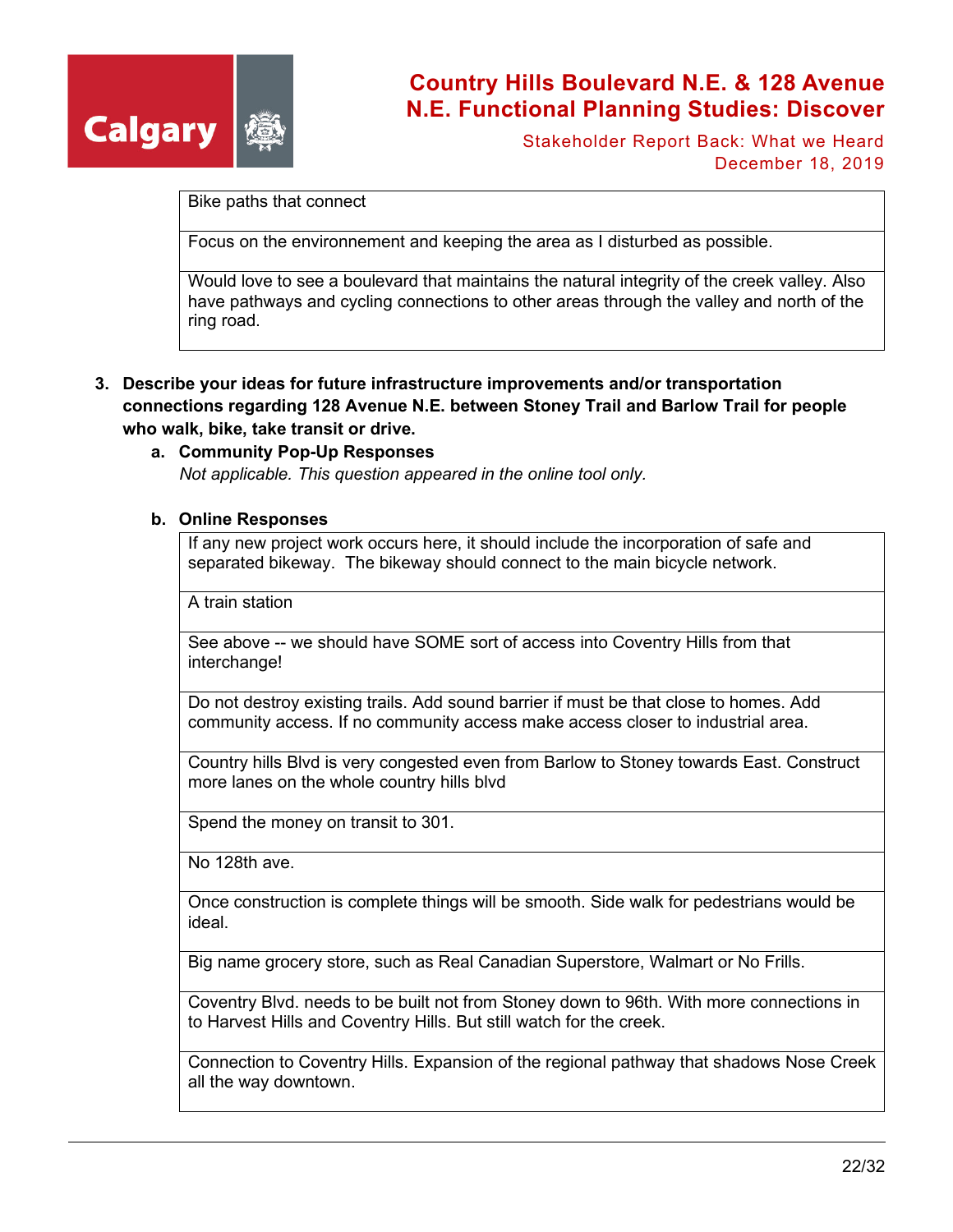

Stakeholder Report Back: What we Heard December 18, 2019

It would be nice to conserve the green space with added bike paths and trees as a natural buffer between the industrial and residential areas.

Road connection doesn't make much sense in the area as there is easy access from Deerfoot already.

Connect into Coventry Hills in all aspects. Pathways for people to pour into the natural beauty of the valley, as well as a roadway in and out of the community.

**4. Tell us what is important to you by selecting your priorities below: Check all that apply (Online). Tell us what is important to you by placing a dot in that square (In-Person).**

| <b>Priority</b>                                                                             | <b>Pop-Ups</b>  | <b>Online</b> | Total          |
|---------------------------------------------------------------------------------------------|-----------------|---------------|----------------|
|                                                                                             | (In-Person)     |               | number of      |
|                                                                                             |                 |               | responses      |
| <b>Environmental Sustainability</b>                                                         | 12 <sub>2</sub> | 9             | 21             |
| <b>Community Access</b>                                                                     | 6               | 14            | 20             |
| <b>Bicycle Accommodation</b>                                                                | 8               | 10            | 18             |
| <b>Pathway Connectivity</b>                                                                 | 5               | 13            | 18             |
| <b>Traffic Safety</b>                                                                       | 7               | 10            | 17             |
| Emergency Access (Police, Fire, Ambulance)                                                  | 6               | 10            | 16             |
| <b>Creek Alignment / Protection</b>                                                         | 7               | 8             | 15             |
| <b>Pedestrian Accommodation</b>                                                             | 3               | 9             | 12             |
| <b>Construction Costs</b>                                                                   | 7               | 5             | 12             |
| <b>Limited Property Impacts</b>                                                             | 3               | 8             | 11             |
| <b>Access to Community Greenspaces</b>                                                      | 6               | 4             | 10             |
| <b>Goods Movement (Commercial Vehicles)</b>                                                 | 5               | 3             | 8              |
| <b>Public Safety</b>                                                                        |                 | 7             | 7              |
| <b>Accessibility for Limited Mobility</b>                                                   | $\overline{2}$  | 5             | $\overline{7}$ |
| Other: Staging so that upgrades can get built in a                                          | 3               |               | 3              |
| timely manner                                                                               |                 |               |                |
| Other: Fund these projects to support industrial                                            | $\overline{2}$  |               | $\mathbf{2}$   |
| growth                                                                                      |                 |               |                |
| Other: Noise from traffic                                                                   | $\overline{2}$  |               |                |
| Other: Archeological sites along creek                                                      | $\overline{2}$  |               | $\overline{2}$ |
| Other: 11 St. interchange to open in 2022. Can we<br>get 128 built to 15 St. shortly after? | $\overline{2}$  |               | $\overline{2}$ |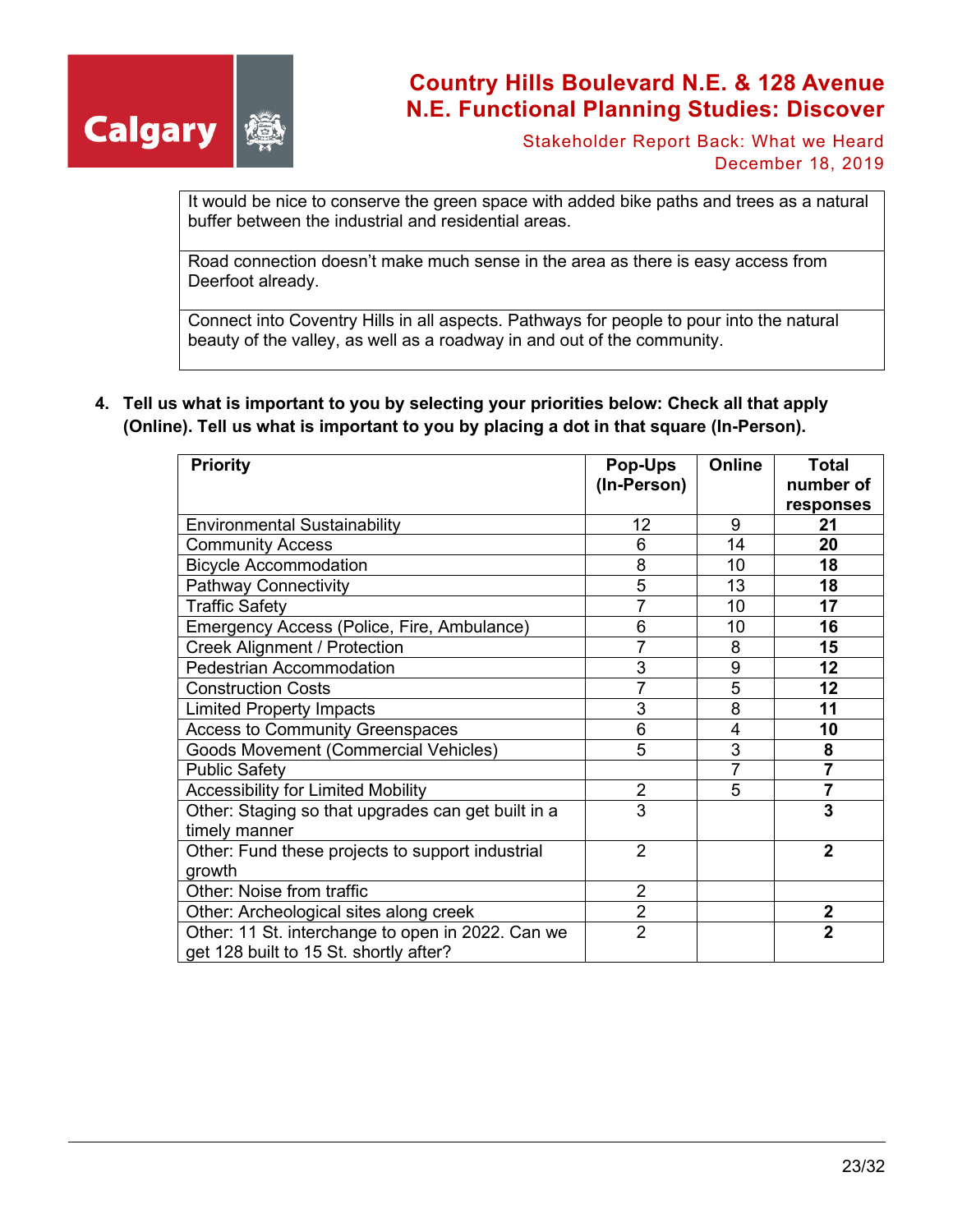

Stakeholder Report Back: What we Heard December 18, 2019

### **Comments Received on Facebook Ads**

#### **Facebook Advertisement #1**



**City of Calgary - Your Local Government** 13 November at  $13:10 \cdot \textcircled{}$ 

We're working on two projects in N.E. Calgary to improve mobility of commuters and meet growth needs in the area.

Project #1: Country Hills Blvd. widening to six lanes (between Coventry Blvd. and Barlow Trail)

Project #2: 128 Ave Study - we're looking to identify locations for bridge placement, determine efficient connections to existing roads and long term right-of-way requirements.

Attend a community pop-up event to learn more about these projects and provide in-person feedback:

Wednesday, Nov. 20 from 5 - 8 p.m. at Superstore (5251 Country Hills Blvd. N.W.) at the exit beside the bakery.

Thursday, Nov. 21 from 4 - 7 p.m. at Vivo (11950 Country Village Link N.E.) main street

Learn more at engage.calgary.ca/CountryHillsWidening



Oh wow more stop lights that aren't synchronized. Stop and go even in non rush hour. I remember not long ago I used Country Hills to get across to Stoney. Now its just 3 dozen lights now. And y'all wanna smash in another set of lights by CH Toyota? Ptf

- The whole city is a nightmare I can't stand driving there.
- Try Toronto or Vancouver
- I lived in Toronto moved here in 70s went back in the beginning of the recession in 80s for five years my husband finally got a job as a helicopter pilot and we moved back to Calgary but couldn't stand the Deerfoot so moved to a small town outside of Calgary. We are retired now and I just can't stand the drivers here like they really wouldn't last long on Toronto or Vancouver downtown is crazy narrow streets but after all they can't do much no room?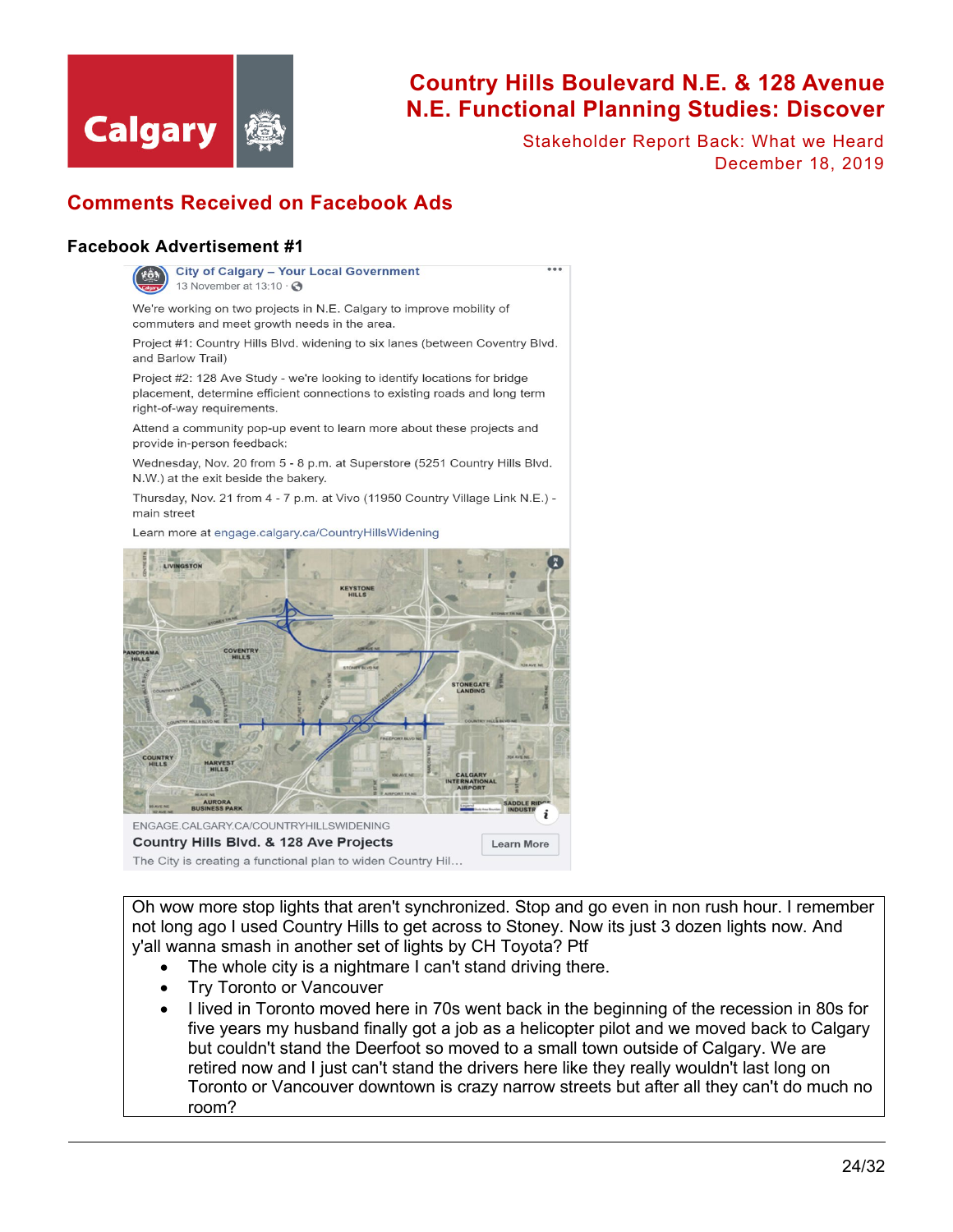

Stakeholder Report Back: What we Heard December 18, 2019

- Calgary is the best city in the world for drivers, a new survey says
- Funny we all are getting our insurances going up and most won't be driving this is the start of one car per family
- **Lies**

Why not just make 6 lanes of Country Hills from Barlow to Stoney and save enough dollars. Stop wasting people money

- Who really cares? Their won't be any cars on the roads soon anyway in this desolate economy and dead city. No one will be able to afford to drive let alone provide for their families in a city with no jobs and increasing unemployment and poverty!
- 128 Ave looks like a waste of money. Would have like to have known about the open house before they were over.
- That whole area (where the farmer's field is by the railway line) is going to be developed into commercial/light industrial. That's why the road is going in.

Why is this being held in communities not involved in this…more city [omitted]. Only took 12 years since Evanston was formed

- You're joking, right? You think this doesn't involve Country Hills? Take another look at the map…
- It was to be at superstore country hills Blvd and Shaganappi. And no those community not involve….Evaston Sage Hill, Livingstone. Nolan Hill. So no your community was not involved as were the community they were going to do this meet and greet. Your community had zero to do with it so what is all the drama.
- Read further there's one at Vivo and one at our Superstore too and maybe look at the map in the post and see where the blue lines border: Coventry Hills

Start with the [omitted] traffic lights!

#### Redundant roads

The real question is: will we ever be able to turn right onto Shaganappi from Hidden Valley Drive to access Stoney Trail?

- Nope. Too much traffic goes through and there's not enough space to safely merge through to access Stoney west. I have to go around every day as well and it's annoying, but it's safer.
- But turning left through that same traffic plus the southbound is ok
- There's a dedicated lane for traffic turning left on the south side of Shaganappi, plus there's no immediate merge onto a major roadway. The ramp for Stoney East is immediately after that intersection.
- I mean, they could add a right turn lane to merge onto Stoney East, but not West.
- That would be handy

Typical city's long term planning. Tomorrow it will have to be upgraded. Fire all those involved.

I'd like to learn more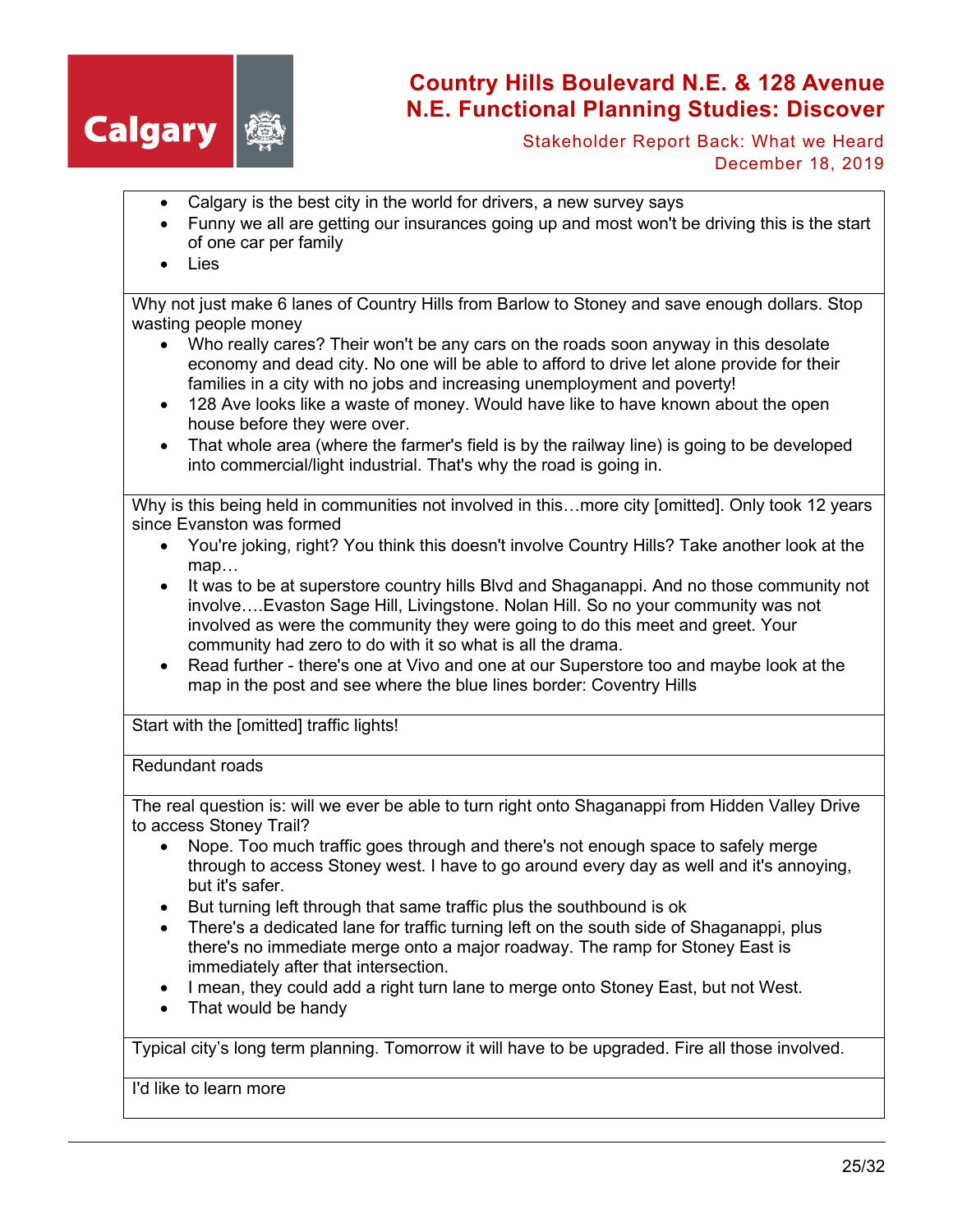

Stakeholder Report Back: What we Heard December 18, 2019

14What about the section between Barlow and 36th Street? Isn't that Little section should be widened to 6 lanes?

Couldn't they fix/complete Country Hills from Metis eastbound to Stoney first? It has been under construction for all of the 19 years I have lived in Saddleridge. Never finished.

- City of Calgary Your Local Government what about the section between Barlow and 36th Street? Isn't that Little section should be widen to 6 lanes
- Your Local Government the city NEEDS to widen from Barlow Tr. To 36th to relieve to bottleneck. Anything short of that is a waste of time and money. And may possibly make the bottleneck worse.

Does 128 Ave go anywhere??

Making Country Hills 6 lanes wide from Coventry to Barlow, but only 2 lanes wide between Barlow and Metis, so it's virtually impossible to get to or from Stoney in the morning. Way to think ahead City of Calgary.

- Making Country Hills 6 lanes wide from Coventry to Barlow, but only 2 lanes wide between Barlow and Metis, so it's virtually impossible to get to or from Stoney in the morning. Way to think ahead City of Calgary.
- My thoughts exactly. It's faster to go from 128th Ave, up Metis to Stoney and then southbound onto Deerfoot.

Wait, so the upcoming new interchange north of Coventry Hills will actually NOT connect to Coventry Hills in any way? So all the folks living in Coventry Hills are still forced to take the long way around to access Stoney Trail? What kind of messed up plan is that?

- What's wrong with the existing Centre st/Harvest hills road to Stoney? It's already connecting Coventry to Stoney, we don't need 2.
- If you live in the far north and northeast of Coventry Hills, in order to get to Harvest Hills Blvd., you need to drive through like 3 to 4 playground zones almost consecutively. Or you take the long way around going south to Coventry Hills Blvd.
- Consider yourself luck to have the option. Saddlebrook has Stoney in it's back yard and they can only access it heading in one direction, so you don't have it so bad. Coventry clearly isn't a priority since they already have a good access to Stoney, with no bad access to Deerfoot as well.
- It's not that bade mate. It currently takes 5 min to access Stoney. With this project, if it were connected to Coventry, it would take you 3 minutes. It's a negligible difference.
- I don't want any more traffic connecting either Deerfoot or Stoney to Coventry Hills. It's nicely laid out as is and I live in said NE corner of said community.
- Why build an overpass without a connector to the community. There is a future bus trap road that was put in for a future school that's never been built and connector. Use it!
- If you mean the N-S utility corridor, it's not a transportation utility corridor, it's utility only. The only transportation utility corridor runs E-W in the NE corner, joining Coventry Hills Way to where the farmer's field is (see top right on map).
- I was really hoping for a Coventry connection also. They are building the new high school on the only way to get to Stoney so I'm expecting congestion…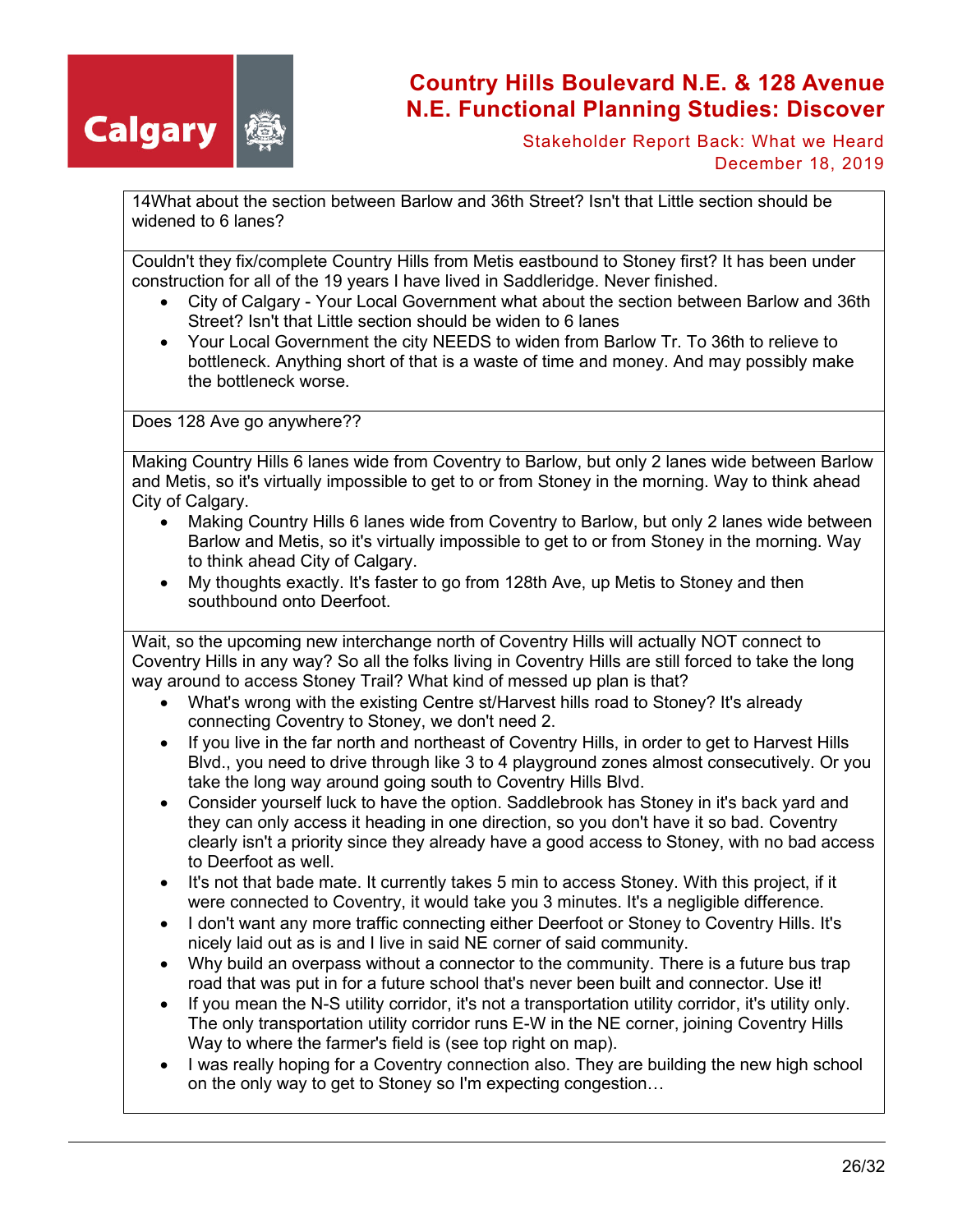

Stakeholder Report Back: What we Heard December 18, 2019

So the projects will be done in 5 years>

- This Council and their engineers are so [omitted] as a bag of sticks!!! What a total waste of money!!! Build out the C-train as promised. We have been waiting since 1994 or earlier!!!
- Don't bother, if it's going to be a ten year [omitted] road like n.e. Country Hills Blvd is and has been for years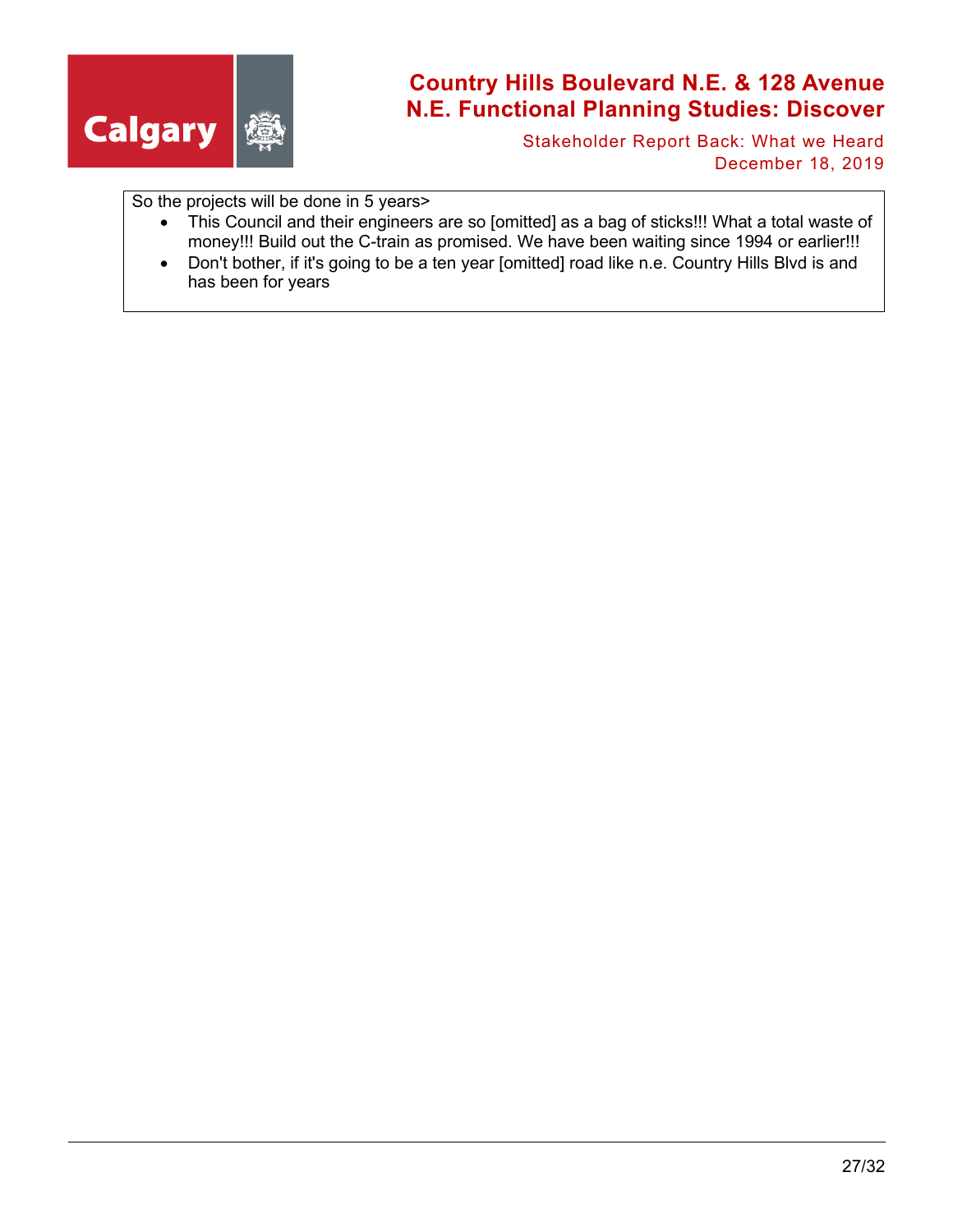

Stakeholder Report Back: What we Heard December 18, 2019

#### **Facebook Advertisement # 2**



**City of Calgary - Your Local Government** 13 November at  $13:10 \cdot Q$ 

Did you miss the recent pop up sessions about two planned transportation projects in the N.E? You can provide feedback online until December 4.

Project #1: Country Hills Blvd. widening to six lanes (between Coventry Blvd. and Barlow Trail)

Project #2: 128 Ave Study - we're looking to identify locations for bridge placement, determine efficient connections to existing roads and long term right-of-way requirements.

Learn more and provide input at engage.calgary.ca/CountryHillsWidening



City should try to fix Deerfoot and McKnight problem during rush hour. Beside this.

• Oh, they're fixing it alright. They sold off our golf course to build a 1600 unit condo. The traffic is only going to get worse.

The worst thing the city ever did was develop industry business parks along nose creek. Can you imagine fish creek park as an industrial park or no nose hill? This is a mistake

Don't need Country Hills so many lanes is just parallel to Stoney trails y waste money

- I live on Harvest Wood Way, which is parallel to CHB. A sound wall would be welcome. We have lived here for 16 years and the traffic noise has increased dramatically.
- [Omitted] idea... I'm not paying my taxes for your poor property choices!

Why is Stoney only 2 lanes in the NE and everywhere else has at least 3 lanes??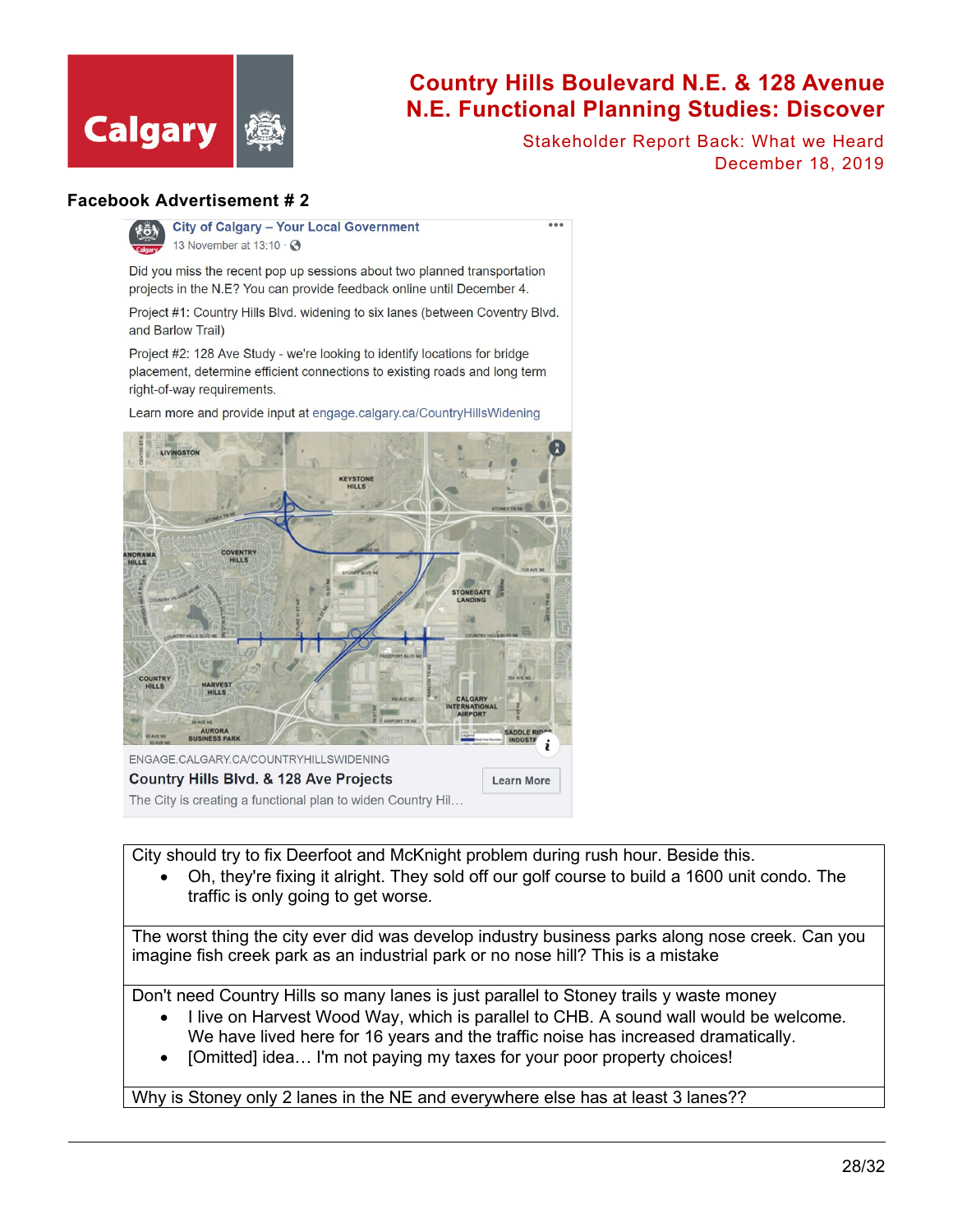

Stakeholder Report Back: What we Heard December 18, 2019

- Great idea but 6 lanes should be up to Harvest Hills & Country Hills Blvd. Because that can will connected to Stoney Trail and newly developed area across over Stoney Trail.
- Any chance of making the lane between Country Hills Boulevard and Airport Trail on Deerfoot Trail South a continuous lane??

How about brining the Ctrain here instead of continuing developing the South? It's been promised for the past 15 years and nothing done about it!

- What 40 years from now? City build west line on 17 Ave and there is less population in the west. Green line is years overdue!
- City of Calgary Your Local Government may be open 96 avenue from Stoney Trail both way in NW they have so many junction but NE it seems 3rd world
- City of Calgary Your Local Government You do realize you have the wrong colour right? The area where the Stoney interchanges are going in are GREEN line. How does a future BLUE line extension help us? If the blue line gets extended before we get the green line, considering our communities have been promised LRT for almost 30 years, you can expect some seriously unhappy North Central Calgarians down at City Hall! We don't even have a MAX. Every other area of the City has decent transit except us. The quadrant system method of planning amenities and services [omitted] because we always miss out due to that.
- City of Calgary Your Local Government, if you stopped wasting our tax money on useless things, like that so called blue ring you call art, there would have been money for the Ctrain to build to Country Hills!! Who's [omitted] idea is it to waste more money on widening the road!!!
- City of Calgary Your Local Government there are a number of future stations planned for the Blue Line. The plans are to extend the northeast leg 7.5 km to 96 Avenue, Country Hills, 128 Avenue N. and Stoney and the west leg to 85 Street. Unfortunately, there is no funding or timelines for the construction of these stations at this time

This is awesome! Stop using photo radar to pay for it you [omitted].

Hire people who has education and professional background on this issue… rather then asking people who most likely will have a clue what the [omitted] they are talking about. Get out there and observe the issues and stop wasting tax dollars on [omitted] … just saying

Whatever. Horrible city forecasting. Way behind always on infrastructure. Decades behind. [Omitted].

Hahahaha, I don't even live here. I'm sitting at the airport waiting for a flight and this popped up in my feed.

Who cares. Your forecasting is soooo far behind.

A lot of people park their vehicles in the area of Harvest Hills/Coventry Hills even in Deerfoot mall, who actually don't live there but they park to fly and save money on parking and cab. Whole area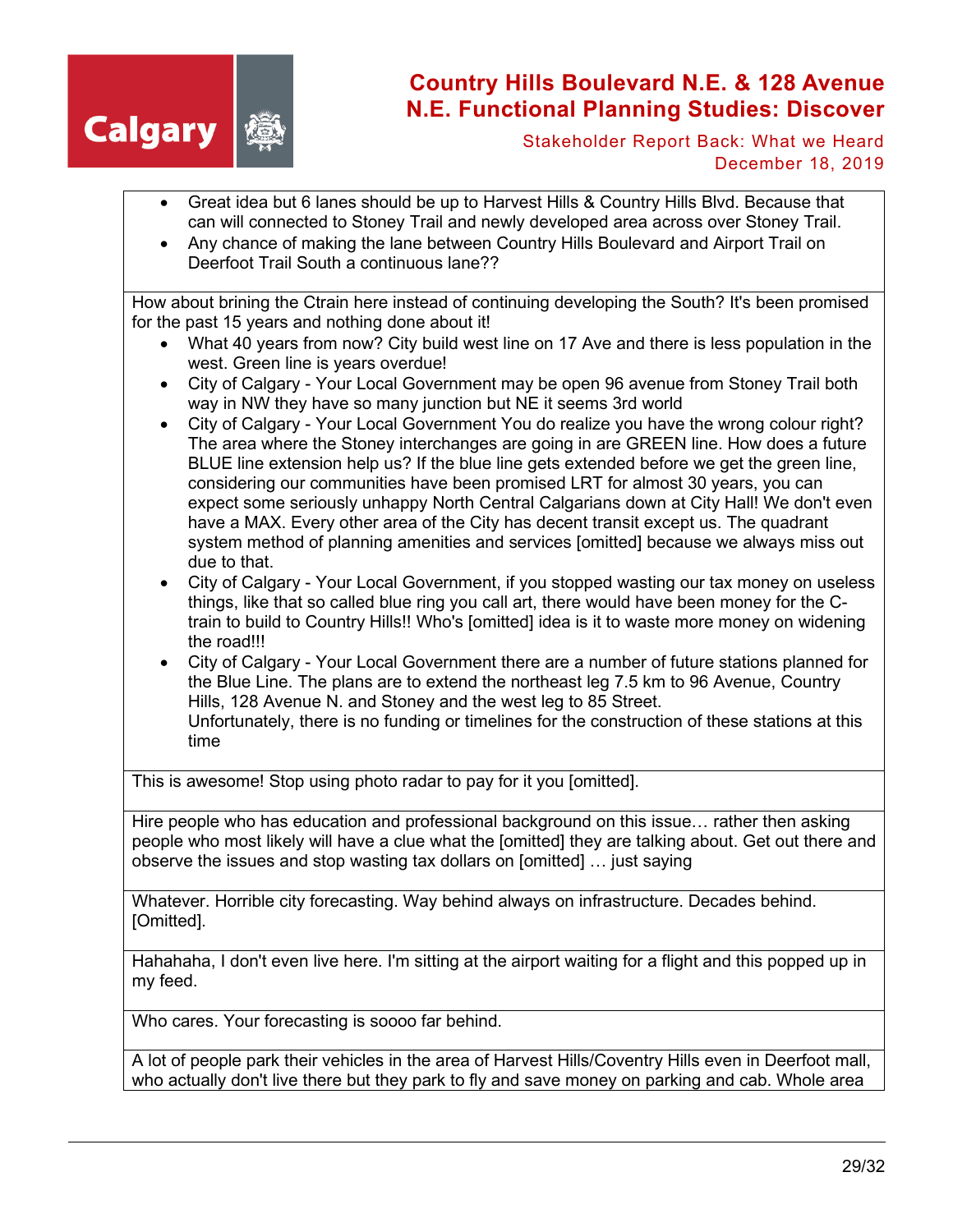

Stakeholder Report Back: What we Heard December 18, 2019

near airport remains congested all the time because of it. If they widen roads doesn't solve problem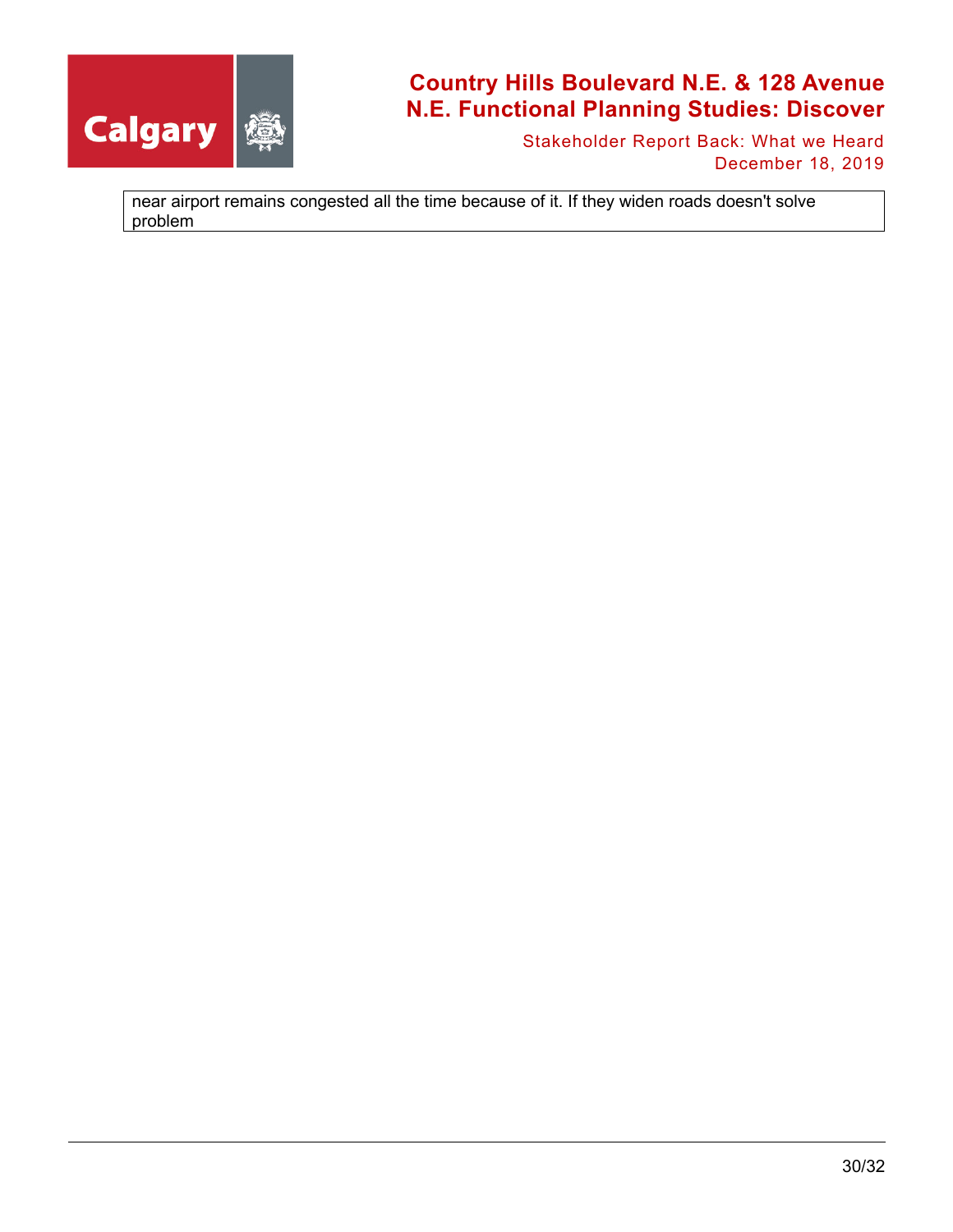

Stakeholder Report Back: What we Heard December 18, 2019

### **About the Engagement Process**

### **Pop-Up Events**

**1. How satisfied are you with today's session?**

|                                           | <b>Satisfied</b> | Somewhat<br><b>Satisfied</b> | Somewhat<br><b>Dissatisfied</b> | <b>Dissatisfied</b> | <b>Not</b><br><b>Applicable</b> |
|-------------------------------------------|------------------|------------------------------|---------------------------------|---------------------|---------------------------------|
| <b>Clarity of information</b><br>provided | 2                |                              |                                 |                     |                                 |
| Format of today's session                 | 1                |                              |                                 |                     |                                 |
| Opportunity to provide my<br>input        | 2                |                              |                                 |                     |                                 |
| Opportunity to see others'<br>input       | 1                |                              |                                 |                     |                                 |
| <b>Session location</b>                   | 1                | 1                            |                                 |                     |                                 |
| <b>Session time</b>                       | 1                |                              |                                 |                     |                                 |

- **2. What worked for you about the format and activities today?**
	- Would not have known unless it was displayed
	- Personal touch with knowledgeable representatives
- **3. Is there anything we could do differently to make it better?** *No comments were received*
- **4. Are there any questions about the projects as we move forward?**
	- No
	- How much more debt will Calgary taken on for this?

### **Online**

**6. How satisfied are you with the first phase of the engagement process for these projects?**

| <b>Satisfied</b> | Somewhat         | Somewhat            | <b>Dissatisfied</b> | Not        |
|------------------|------------------|---------------------|---------------------|------------|
|                  | <b>Satisfied</b> | <b>Dissatisfied</b> |                     | Applicable |
|                  |                  |                     |                     |            |

- **7. What about the engagement worked for you? What could we have done to make it better?**
	- More notice via the regular methods
	- Construction is taking ages to complete. Looking forward for it to be completed as the 50kms speed is slowing down the traffic.
	- Like the map placements with the comments.